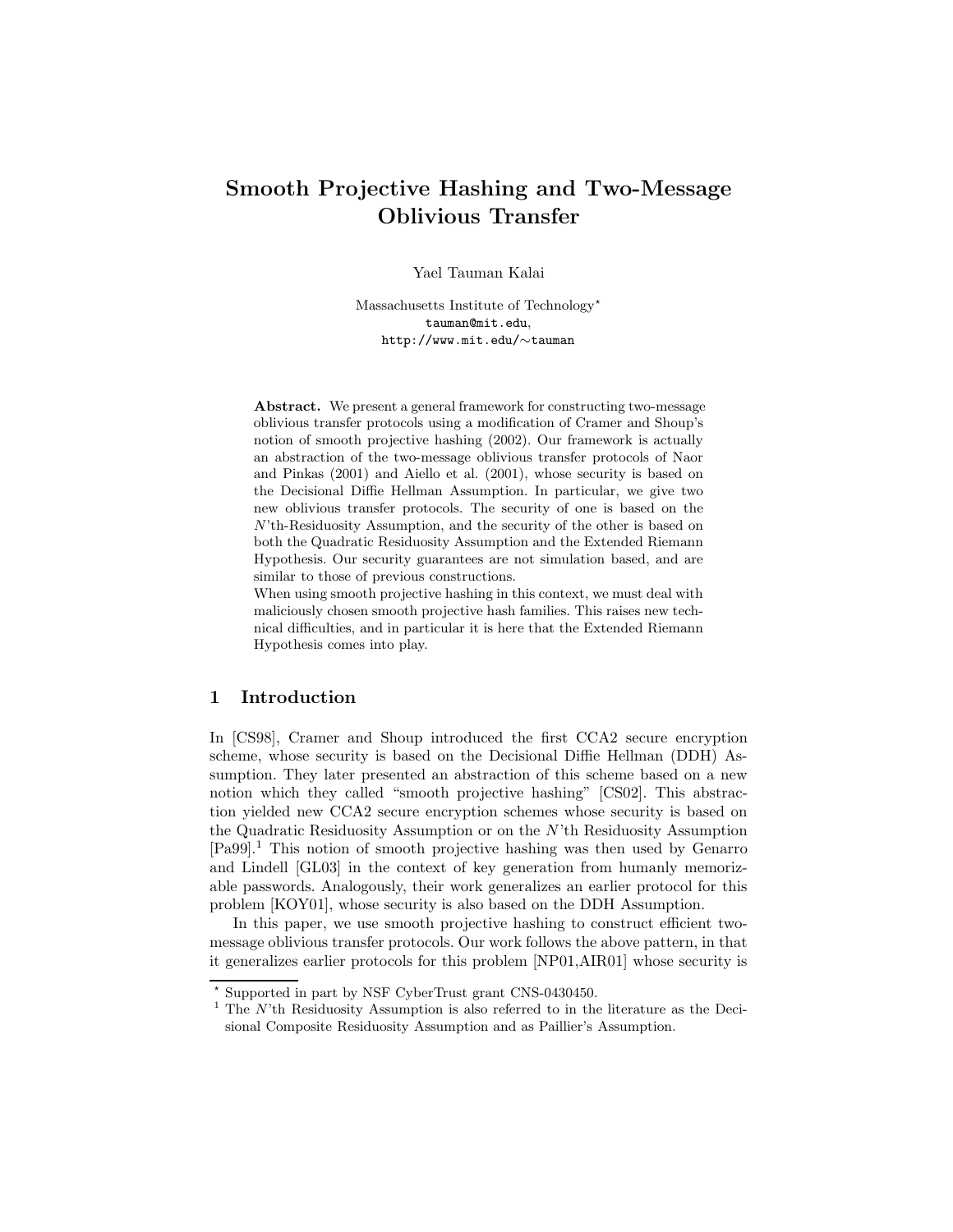based on the DDH assumption. Interestingly, using smooth projective hashing in this context raises a new issue. Specifically, we must deal with maliciously chosen smooth projective hash families. This issue did not arise in the previous two applications because these were either in the public key model or in the common reference string model.

#### 1.1 Oblivious Transfer

Oblivious transfer is a protocol between a *sender*, holding two strings  $\gamma_0$  and  $\gamma_1$ , and a *receiver* holding a choice bit b. At the end of the protocol the receiver should learn the string of his choice (i.e.,  $\gamma_b$ ) but learn nothing about the other string. The sender, on the other hand, should learn nothing about the receiver's choice b.

Oblivious transfer, first introduced by Rabin [Rab81], is a central primitive in modern cryptography. It serves as the basis of a wide range of cryptographic tasks. Most notably, any secure multi-party computation can be based on a secure oblivious transfer protocol [Y86,GMW87,Kil88]. Oblivious transfer has been studied in several variants, all of which have been shown to be equivalent. The variant considered in this paper is the one by Even, Goldreich and Lempel [EGL85] (a.k.a. 1-out-of-2 oblivious transfer), shown to be equivalent to Rabin's original definition by Crépeau [Cre87].

The study of oblivious transfer has been motivated by both theoretical and practical considerations. On the theoretical side, much work has been devoted to the understanding of the hardness assumptions required to guarantee oblivious transfer. In this context, it is important to note that known constructions for oblivious transfer are based on relatively strong computational assumptions – either specific assumptions such as factoring or Diffie Hellman (cf. [Rab81,BM89,NP01,AIR01]) or generic assumption such as the existence of enhanced trapdoor permutations (cf. [EGL85,Gol04,Hai04]). Unfortunately, oblivious transfer cannot be reduced in a black box manner to presumably weaker primitives such as one-way functions [IR89]. On the practical side, research has been motivated by the fact oblivious transfer is considered to be the main bottleneck with respect to the amount of computation required by secure multiparty protocols. This makes the construction of efficient protocols for oblivious transfer a well-motivated task.

In particular, constructing round-efficient oblivious transfer protocols is an important task. Indeed, [NP01] (in Protocol 4.1) and [AIR01] independently constructed a two-message (1-round) oblivious transfer protocol based on the DDH Assumption (with weaker security guarantees than the simulation based security). Their work was the starting point of our work.

### 1.2 Smooth Projective Hashing

Smooth projective hashing is a beautiful notion introduced by Cramer and Shoup [CS02]. To define this notion they rely on the existence of a set  $X$  (actually a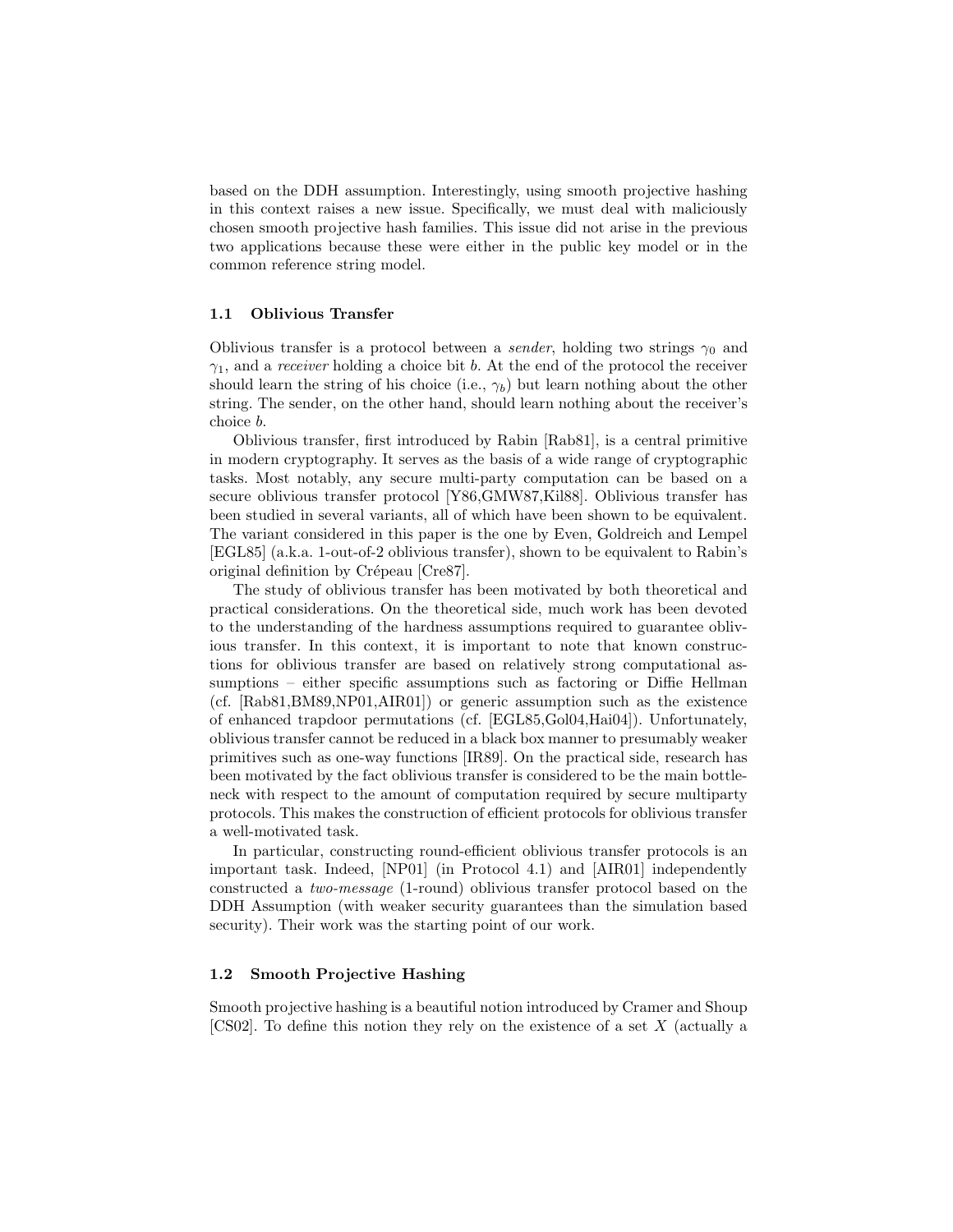distribution on sets), and an underlying  $\mathcal{NP}$ -language  $L \subseteq X$  (with an associated  $\mathcal{NP}$ -relation R). The basic hardness assumption is that it is infeasible to distinguish between a random element in L and a random element in  $X \setminus L$ . This is called a hard subset membership problem.

A smooth projective hash family is a family of hash functions that operate on the set  $X$ . Each function in the family has two keys associated with it: a hash key k, and a projection key  $\alpha(k)$ . The first requirement (which is the standard requirement of a hash family) is that given a hash key  $k$  and an element  $x$  in the domain X, one can compute  $H_k(x)$ . There are two additional requirements: the "projection requirement" and the "smoothness requirement."

The "projection requirement" is that given a projection key  $\alpha(k)$  and an element in  $x \in L$ , the value of  $H_k(x)$  is uniquely determined. Moreover, computing  $H_k(x)$  can be done efficiently, given the projection key  $\alpha(k)$  and a pair  $(x, w) \in R$ . The "smoothness requirement," on the other hand, is that given a random projection key  $s = \alpha(k)$  and any element in  $x \in X \setminus L$ , the value  $H_k(x)$ is statistically indistinguishable from random.

## 1.3 Our results

We present a methodology for constructing a two-message oblivious transfer protocol from any (modification of a) smooth projective hash family. In particular, we show how the previously known (DDH based) protocols of [NP01,AIR01] can be viewed as a special case of this methodology. Moreover, we show that this methodology gives rise to two new oblivious transfer protocols; one based on the N'th Residuosity Assumption, and the other based on the Quadratic Residuosity Assumption along with the Extended Riemann Hypothesis.

Our protocols, similarly to the protocols of [NP01,AIR01], are not known to be secure according to the traditional simulation based definition. Yet, they have the advantage of providing a certain level of security even against malicious adversaries without having to compromise on efficiency (see Section 3 for further discussion on the guaranteed level of security).

The basic idea. Given a smooth projective hash family for a hard subset membership problem (which generates pairs  $X, L$  according to some distribution), consider the following two-message protocol for semi-honest oblivious transfer. Recall that the sender's input is a pair of strings  $\gamma_0, \gamma_1$  and the receiver's input is a choice bit b.

- $R \to S$ : Choose a pair X, L (with an associated NP-relation  $R_L$ ) according to the specified distribution. Randomly generate a triplet  $(x_0, x_1, w_b)$  where  $x_b \in_R L$ ,  $(x_b, w_b) \in R_L$ , and  $x_{1-b} \in_R X \setminus L$ . Send  $(X, x_0, x_1)$ .
- $S \to R$ : Choose independently two random keys  $k_0, k_1$  for H and send  $\alpha(k_0)$ and  $\alpha(k_1)$  along with  $y_0 = \gamma_0 \oplus H_{k_0}(x_0)$  and  $y_1 = \gamma_1 \oplus H_{k_1}(x_1)$ .
- R: Retrieve  $\gamma_b$  by computing  $y_b \oplus H_{k_b}(x_b)$ , using the witness  $w_b$  and the projection key  $\alpha(k_b)$ .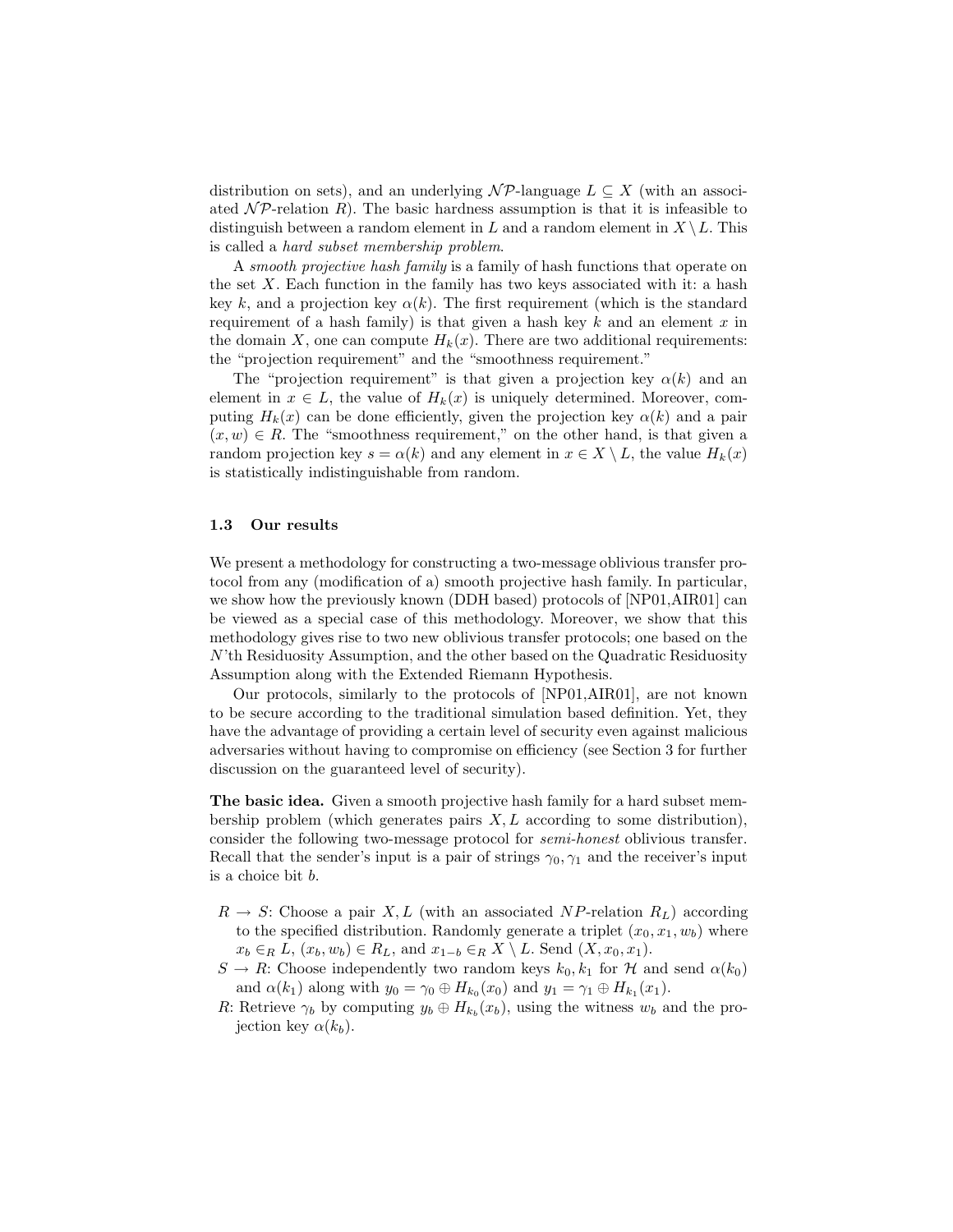The security of the receiver is implied by the hardness of the subset membership problem on  $X$ . Specifically, guessing the value of b is equivalent to distinguishing between a random element in L and a random element in  $X \setminus L$ . The security of the sender is implied by the smoothness property of the hash family  $H$ . Specifically, given a random projection key  $\alpha(k)$  and any element in  $x \in X \setminus L$ , the value  $H_k(x)$  is statistically indistinguishable from random. Thus, the message  $y_{1-b}$  gives no information about  $\gamma_{1-b}$  (since  $x_{1-b} \in X \setminus L$ ). Note that the functionality of the protocol is implied by the projection property.

Technical difficulty. Notice that when considering malicious receivers, the security of the sender is no longer guaranteed. The reason is that there is no guarantee that the receiver will choose  $x_{1-b} \in X \setminus L$ . A malicious receiver might choose  $x_0, x_1 \in L$  and learn both values. To overcome this problem, we extend the notion of a hard subset membership problem so that it is possible to verify that at least one of  $x_0, x_1$  belongs to  $X \setminus L$ . This should work even if the set X is maliciously chosen by the receiver.

It turns out that implementing this extended notion in the context of the DDH assumption is straightforward [NP01,AIR01]. Loosely speaking, in this case  $X$  is generated by choosing a random prime  $p$ , and choosing two random elements  $g_0, g_1$  in  $\mathbb{Z}_p^*$  of some prime order q. The resulting set X is defined by  $X \triangleq \{(g_0^{r_0}, g_1^{r_1}) : r_0, r_1 \in \mathbb{Z}_q\}$ , the corresponding language L is defined by  $L \triangleq \{(g_0^r, g_1^r) : r \in \mathbb{Z}_q\}$ , and the witness of each element  $(g_0^r, g_1^r) \in L$  is its discrete logarithm  $r$ . In order to enable the sender to verify that two elements  $x_0, x_1$  are not both in L, we instruct the receiver to generate  $x_0, x_1$  by choosing at random two distinct elements  $r_0, r_1 \in \mathbb{Z}_q$ , setting  $x_b = (g_0^{r_0}, g_1^{r_0}), w_b = r_0$ , and  $x_{1-b} = (g_0^{r_0}, g_1^{r_1})$ . Notice that  $x_b$  is uniformly distributed in  $L, x_{1-b}$  is uniformly distributed in  $X \setminus L$ , and the sender can easily check that it is not the case that both  $x_0$  and  $x_1$  are in L by merely checking that they agree on their first coordinate and differ on their second coordinate.

Implementing this verifiability property in the context of the  $N$ 'th Residuosity Assumption and the Quadratic Residuosity Assumption is not as easy. This part contains the bulk of technical difficulties of this work. In particular, this is where the Extended Riemann Hypothesis comes into play in the context of Quadratic Residuosity.

# 2 Smooth Projective Hash Functions

Our definition of smooth projective hashing differs from its original definition in [CS02]. The main difference (from both [CS02] and [GL03]) is in the definition of the smoothness requirement, which we relax to Y -smoothness, and in the definition of a subset membership problem, where we incorporate an additional requirement called Y -verifiability.

**Notation.** The security parameter is denoted by n. For a distribution  $\mathcal{D}, x \leftarrow \mathcal{D}$ denotes the action of choosing x according to  $\mathcal{D}$ , and  $x \in support(D)$  means that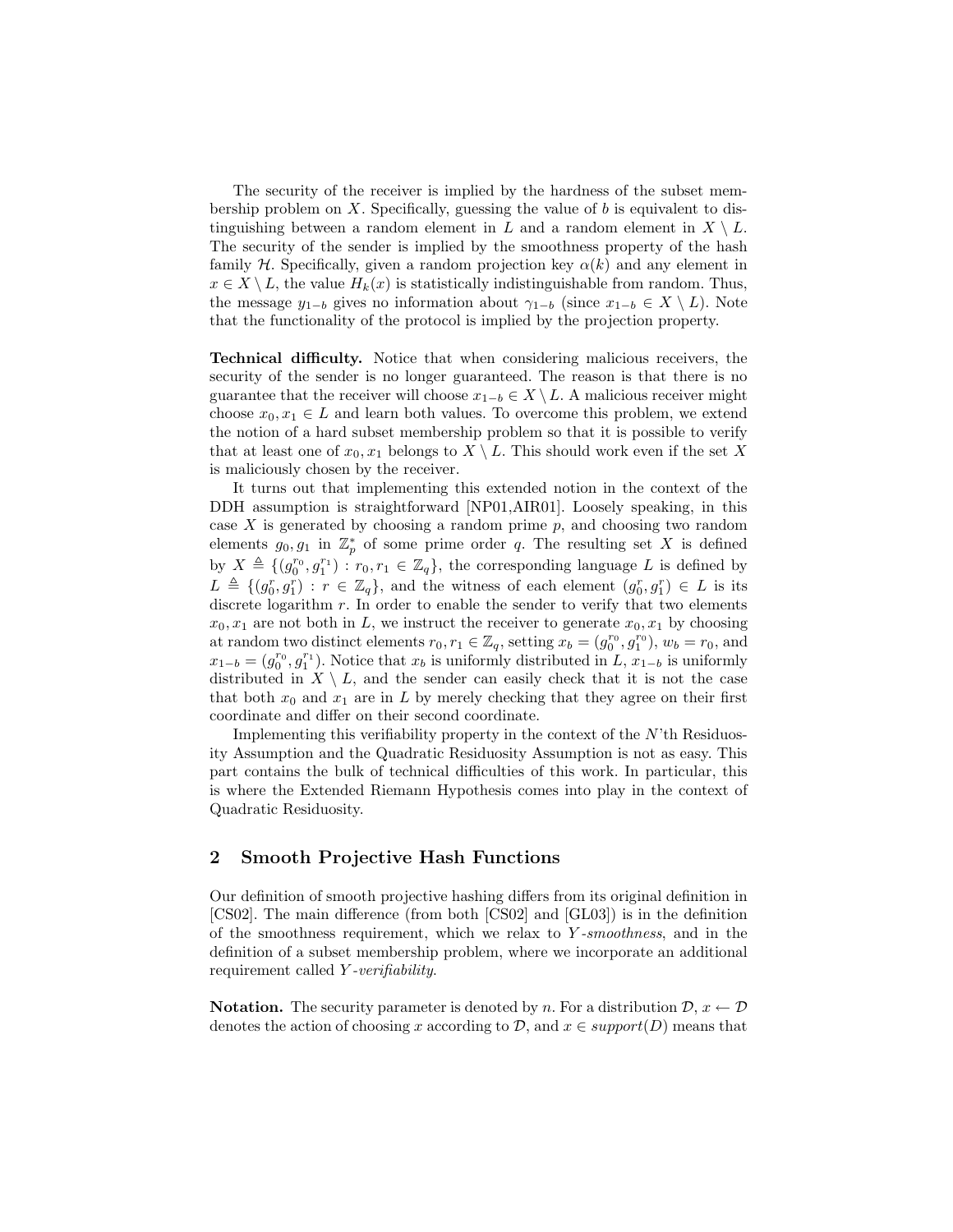the distribution  $\mathcal D$  samples the value x with positive probability. We denote by  $x \in_R S$  the action of uniformly choosing an element from the set S. For any two random variables X, Y, we say that X and Y are  $\epsilon$ -close if  $Dist(X, Y) \leq \epsilon$ , where  $Dist(X, Y)$  denotes the statistical difference between X and Y.<sup>2</sup> We say that the ensembles  $\{X_n\}_{n\in\mathbb{N}}$  and  $\{Y_n\}_{n\in\mathbb{N}}$  are statistically indistinguishable if there exists a negligible function  $\epsilon(\cdot)$  such that for every  $n \in \mathbb{N}$ , the random variables  $X_n$ and  $Y_n$  are  $\epsilon(n)$ -close.<sup>3</sup> Recall that a function  $\nu : \mathbb{N} \to \mathbb{N}$  is said to be negligible if for every polynomial  $p(.)$  and for every large enough n,  $\nu(n) < 1/p(n)$ .

Hard subset membership problems. A subset membership problem M specifies a collection  $\{I_n\}_{n\in\mathbb{N}}$  of distributions, where for every n,  $I_n$  is a probability distribution over instance descriptions. Each instance description Λ specifies two finite non-empty sets  $X, W \subseteq \{0, 1\}^{poly(n)}$ , and an NP-relation  $R \subset X \times W$ , such that the corresponding language  $L \triangleq \{x : \exists w \; s.t. \; (x, w) \in R\}$  is non-empty. For every  $x \in X$  and  $w \in W$ , if  $(x, w) \in R$ , we say that w is a witness for x. We use the following notation throughout the paper: for any instance description  $\Lambda$  we let  $X(\Lambda)$ ,  $W(\Lambda)$ ,  $R(\Lambda)$  and  $L(\Lambda)$  denote the sets specified by  $\Lambda$ .

Loosely speaking, subset membership problem  $\mathbf{M} = \{I_n\}_{n\in\mathbb{N}}$  is said to be hard if for a random instance description  $\Lambda \leftarrow I_n$ , it is hard to distinguish random members of  $L(\Lambda)$  from random non-members.

Definition 1 (Hard subset membership problem). Let  $M = \{I_n\}_{n \in \mathbb{N}}$  be a subset membership problem as above. We say that  $M$  is hard if the ensembles  $\{\Lambda_n, x_n^0\}_{n\in\mathbb{N}}$  and  $\{\Lambda_n, x_n^1\}_{n\in\mathbb{N}}$  are computationally indistinguishable, where  $\Lambda_n \leftarrow I_n, x_n^0 \in_R L(\Lambda_n), \text{ and } x_n^1 \in_R X(\Lambda_n) \setminus L(\Lambda_n).^4$ 

Projective hash family. We next present the notion of a projective hash family with respect to a hard subset membership problem  $\mathbf{M} = \{I_n\}_{n\in\mathbb{N}}$ . Let  $\mathcal{H} = \{H_k\}_{k\in K}$  be a collection of hash functions. K, referred to as the key space, consists of a set of keys such that for each instance description  $\Lambda \in M$ ,<sup>5</sup> there is a subset of keys  $K(\Lambda) \subseteq K$  corresponding to  $\Lambda$ . For every  $\Lambda$  and for every  $k \in K(\Lambda)$ ,  $H_k$  is a hash function from  $X(\Lambda)$  to  $G(\Lambda)$ , where  $G(\Lambda)$  is some finite non-empty set. We denote by  $G = \bigcup_{\Lambda \in \mathbf{M}} G(\Lambda)$ . We define a projection key function  $\alpha: K \to S$ , where S is the space of projection keys. Informally, a family  $(\mathcal{H}, K, S, \alpha, G)$  is a projective hash family for M if for every instance description  $\Lambda \in \mathbf{M}$  and for every  $x \in L(\Lambda)$ , the projection key  $s = \alpha(k)$  uniquely

<sup>&</sup>lt;sup>2</sup> Recall that  $Dist(X, Y) \triangleq \frac{1}{2} \sum_{s \in S} |Pr[X = s] - Pr[Y = s]|$ , or equivalently,  $Dist(X, Y) \triangleq \max_{S' \subset S} |Pr[X \in S'] - Pr[Y \in S']|$ , where S is any set that contains the support of both  $X$  and  $Y$ .

<sup>&</sup>lt;sup>3</sup> For simplicity, throughout this paper we say that two random variables  $X_n$  and  $Y_n$  are statistically indistinguishable, meaning that the corresponding distribution ensembles  $\{X_n\}_{n\in\mathbb{N}}$  and  $\{Y_n\}_{n\in\mathbb{N}}$  are statistically indistinguishable.

<sup>4</sup> Note that this hardness requirement also implies that it is hard to distinguish between a random element  $x \in_R L(\Lambda)$  and a random element  $x \in_R X(\Lambda)$ . We will use this fact in the proof of Theorem 1.

<sup>&</sup>lt;sup>5</sup> We abuse notation and let  $\Lambda \in \mathbf{M}$  denote the fact that  $\Lambda \in support(I_n)$  for some *n*.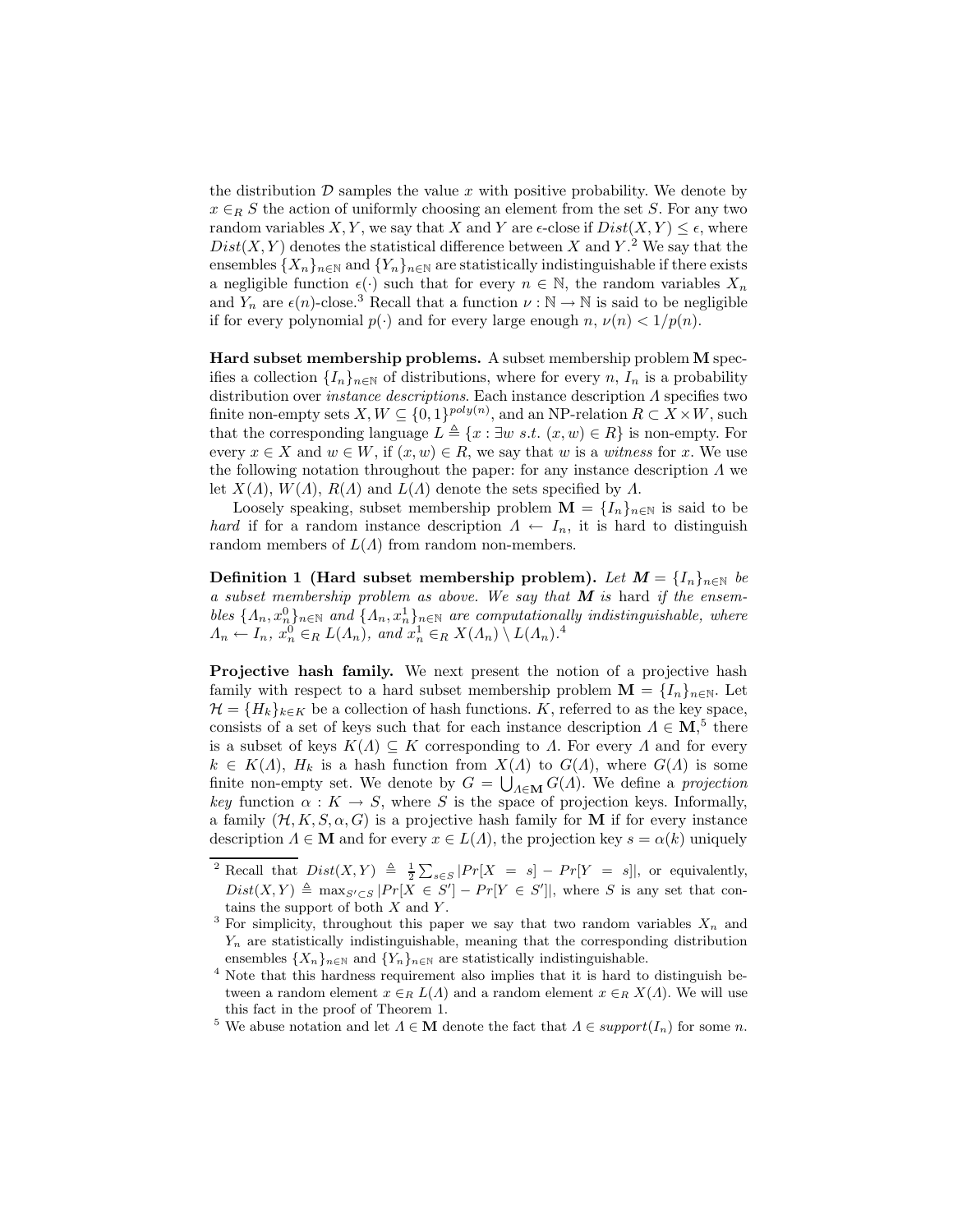determines  $H_k(x)$ . (We stress that the projection key  $s = \alpha(k)$  is only guaranteed to determine  $H_k(x)$  for  $x \in L(\Lambda)$ , and nothing is guaranteed for  $x \in X(\Lambda) \backslash L(\Lambda)$ .)

Definition 2 (Projective hash family).  $(\mathcal{H}, K, S, \alpha, G)$  is a projective hash family for a subset membership problem  $M$  if for every instance description  $\Lambda \in \mathbf{M}$  there is a well defined (not necessarily efficient) function f such that for every  $x \in L(\Lambda)$  and every  $k \in K(\Lambda)$ ,  $f(x, \alpha(k)) = H_k(x)$ .

Efficient projective hash family. We say that a projective hash family is efficient if there exist polynomial time algorithms for: (1) Sampling a key  $k \in R$  $K(\Lambda)$  given  $\Lambda$ ; (2) Computing a projection  $\alpha(k)$  from  $\Lambda$  and  $k \in K(\Lambda)$ ; (3) Computing  $H_k(x)$  from  $\Lambda$ ,  $k \in K(\Lambda)$  and  $x \in X(\Lambda)$ ; and (4) Computing  $H_k(x)$ from  $\Lambda$ ,  $(x, w) \in R(\Lambda)$  and  $\alpha(k)$ , where  $k \in K(\Lambda)$ . Notice that this gives two ways to compute  $H_k(x)$ : either by knowing the hash key k, or by knowing the projection key  $\alpha(k)$  and a witness w for x.

 $Y$ -smooth projective hash family. Let Y be any function from instance descriptions  $\Lambda \in \mathbf{M}$  to subsets  $Y(\Lambda) \subseteq X(\Lambda) \setminus L(\Lambda)$ . Loosely speaking, a projective hash family for **M** is Y-smooth if for every instance description  $\Lambda = (X, W, R)$ , for every  $x \in Y(\Lambda)$ , and for a random  $k \in_R K(\Lambda)$ , the projection key  $\alpha(k)$ reveals (almost) nothing about  $H_k(x)$ .

Definition 3 (Y -smooth projective hash family). A projective hash family  $(H, K, S, \alpha, G)$  for a subset membership problem M is said to be Y-smooth if for every (even maliciously chosen) instance description  $\Lambda = (X, W, R)$  and every  $x \in Y(\Lambda)$ , the random variables  $(\alpha(k), H_k(x))$  and  $(\alpha(k), g)$  are statistically indistinguishable, where  $k \in_R K(\Lambda)$  and  $g \in_R G(\Lambda)$ .<sup>6</sup>

A Y -smooth projective hash family thus has the property that a projection of a (random) key enables the computation of  $H_k(x)$  for  $x \in L$ , but gives almost no information about the value of  $H_k(x)$  for  $x \in Y(\Lambda)$ .

Remark. This definition of Y-smooth projective hash family differs from the original definition proposed in [CS02] in two ways. First, it requires the smoothness property to hold against *maliciously* chosen instance descriptions  $\Lambda$ , whereas in [CS02] the smoothness is only with respect to  $\Lambda \in \mathbf{M}$ . Second, it requires the smoothness property to hold with respect to every  $x \in Y$ , whereas in [CS02] the smoothness condition is required to hold for randomly chosen  $x \in_R X \setminus L$ .

The main reason for our divergence from the original definition in [CS02] is that we need to cope with maliciously chosen  $\Lambda$ . We would like to set  $Y =$  $X \setminus L$  (as in [CS02]), and construct a  $(X \setminus L)$ -smooth projective hash family. However, we do not know how to construct such a family, for which the smoothness condition holds for *every* (even maliciously chosen)  $\Lambda$ <sup>7</sup> Therefore,

 $6$  We assume throughout this paper, without loss of generality, that a (maliciously chosen)  $\Lambda$  has the same structure as an honestly chosen  $\Lambda$ .

<sup>&</sup>lt;sup>7</sup> We note that [CS02,GL03] did not deal with maliciously chosen  $\Lambda$ 's, and indeed the smoothness property of their constructions does not hold for maliciously chosen  $\Lambda$ 's.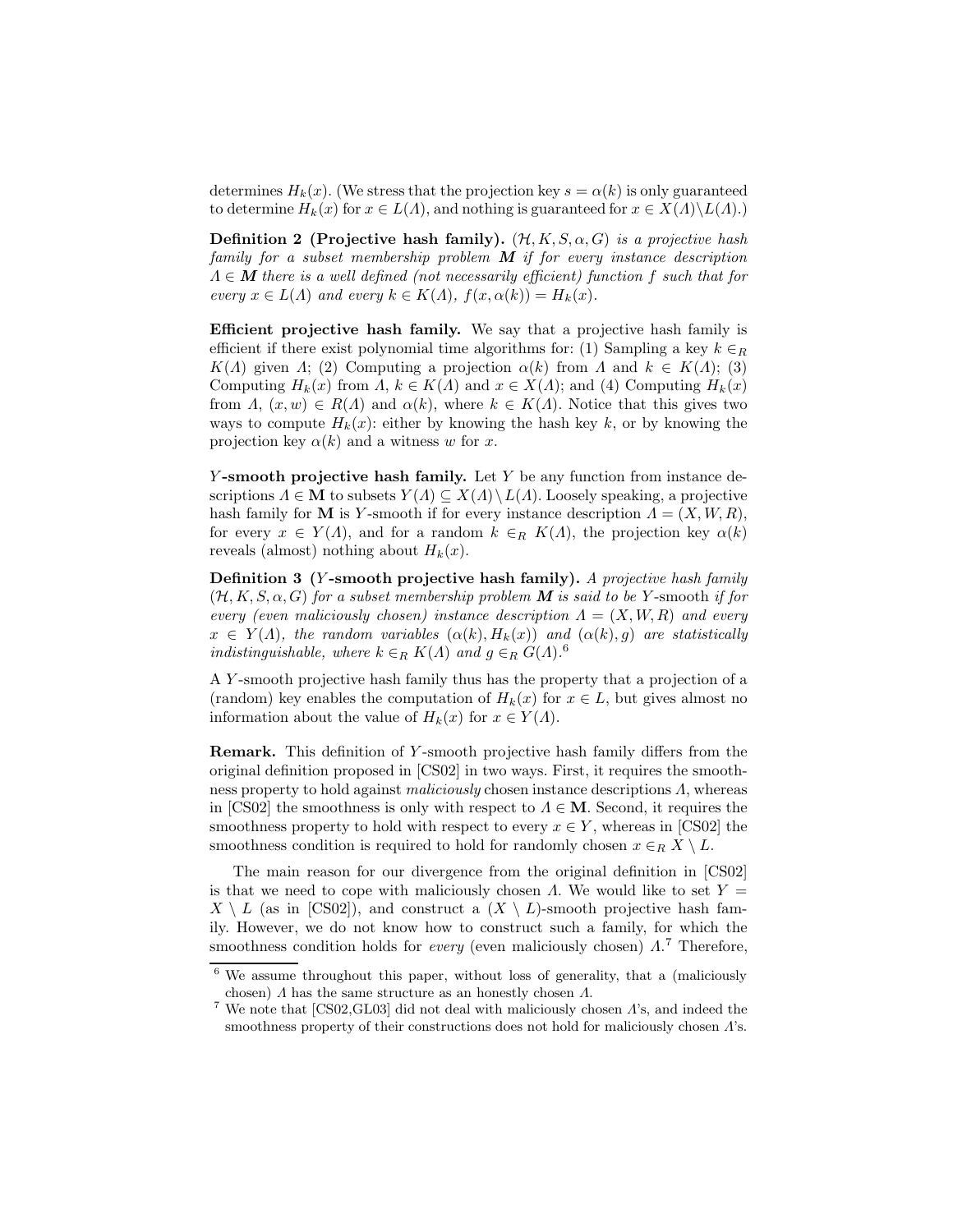we relax our smoothness requirement and require only Y -smoothness, for some  $Y \subseteq X \setminus L$ . In both our constructions of Y-smooth projective hash families,  $Y(A) \subset X(A) \backslash L(A)$  for maliciously chosen  $A \notin \mathbf{M}$ , and  $Y(A) = X(A) \backslash L(A)$  for every honestly chosen  $\Lambda \in \mathbf{M}$ . Jumping ahead, the latter will enable the (honest) receiver to choose  $x_b \in_R L(\Lambda)$ ,  $x_{1-b} \in_R X(\Lambda) \setminus L(\Lambda)$  such that  $x_{1-b}$  is also in  $Y(\Lambda)$ . This will enable the (honest) sender to be convinced of its security by checking that either  $x_0$  or  $x_1$  is in  $Y(\Lambda)$ , and it will enable the (honest) receiver to be convinced that a (dishonest) sender cannot guess the bit  $b$ , assuming the underlying subset membership problem is hard. (From now on the reader should think of  $Y(\Lambda)$  as equal to  $X(\Lambda) \setminus L(\Lambda)$  for every  $\Lambda \in \mathbf{M}$ .)

Thus, we need a subset membership problem  $M$  such that for every honestly chosen  $\Lambda \in \mathbf{M}$  it is easy to sample uniformly from both  $L(\Lambda)$  and  $X(\Lambda) \setminus L(\Lambda)$ . On the other hand, for every (even maliciously chosen)  $(A, x_0, x_1)$  it is easy to verify that either  $x_0 \in Y(\Lambda)$  or  $x_1 \in Y(\Lambda)$ . To this end we define the notion of a "Y -verifiably samplable" subset membership problem.

Definition 4 (Y -verifiably samplable subset membership problem). A subset membership problem  $\mathbf{M} = \{I_n\}_{n \in \mathbb{N}}$  is said to be Y-verifiably samplable if the following conditions hold.

- 1. Problem samplability: There exists a probabilistic polynomial-time algorithm that on input  $1^n$ , samples an instance  $\Lambda = (X, W, R)$  according to  $I_n$ .
- 2. Member samplability: There exists a probabilistic polynomial-time algorithm that on input an instance description  $\Lambda = (X, W, R) \in M$ , outputs an element  $x \in L$  together with its witness  $w \in W$ , such that the distribution of x is statistically close to uniform on L.
- 3. Non-member samplability: There exists a probabilistic polynomial-time algorithm A that given an instance description  $\Lambda = (X, W, R) \in M$  and an element  $x_0 \in X$ , outputs an element  $x_1 = \mathcal{A}(\Lambda, x_0)$ , such that if  $x_0 \in_R L$ then the distribution of  $x_1$  is statistically close to uniform on  $X \setminus L$ , and if  $x_0 \in_R X$  then the distribution of  $x_1$  is statistically close to uniform on X.
- 4. Y -Verifiability: There exists a probabilistic polynomial-time algorithm B, that given any triplet  $(A, x_0, x_1)$ , verifies that there exists a bit b such that  $x_b \in$  $Y(\Lambda)$ . This should hold even if  $\Lambda$  is maliciously chosen. Specifically:
	- For every  $\Lambda$  and every  $x_0, x_1$ , if both  $x_0 \notin Y(\Lambda)$  and  $x_1 \notin Y(\Lambda)$  then  $\mathcal{B}(A, x_0, x_1) = 0.$
	- For every honestly chosen  $\Lambda \in \mathbf{M}$  and every  $x_0, x_1$ , if there exists b such that  $x_b \in L(\Lambda)$  and  $x_{1-b} \in support(\mathcal{A}(\Lambda, x_b))$ , then  $\mathcal{B}(\Lambda, x_0, x_1) = 1$ .

For simplicity, throughout the paper we do not distinguish between uniform and statistically close to uniform distributions. This is inconsequential.

# 3 Security of Oblivious Transfer

Our definition of oblivious transfer is similar to the ones considered in previous works on oblivious transfer in the Bounded Storage Model [DHRS04,CCM98].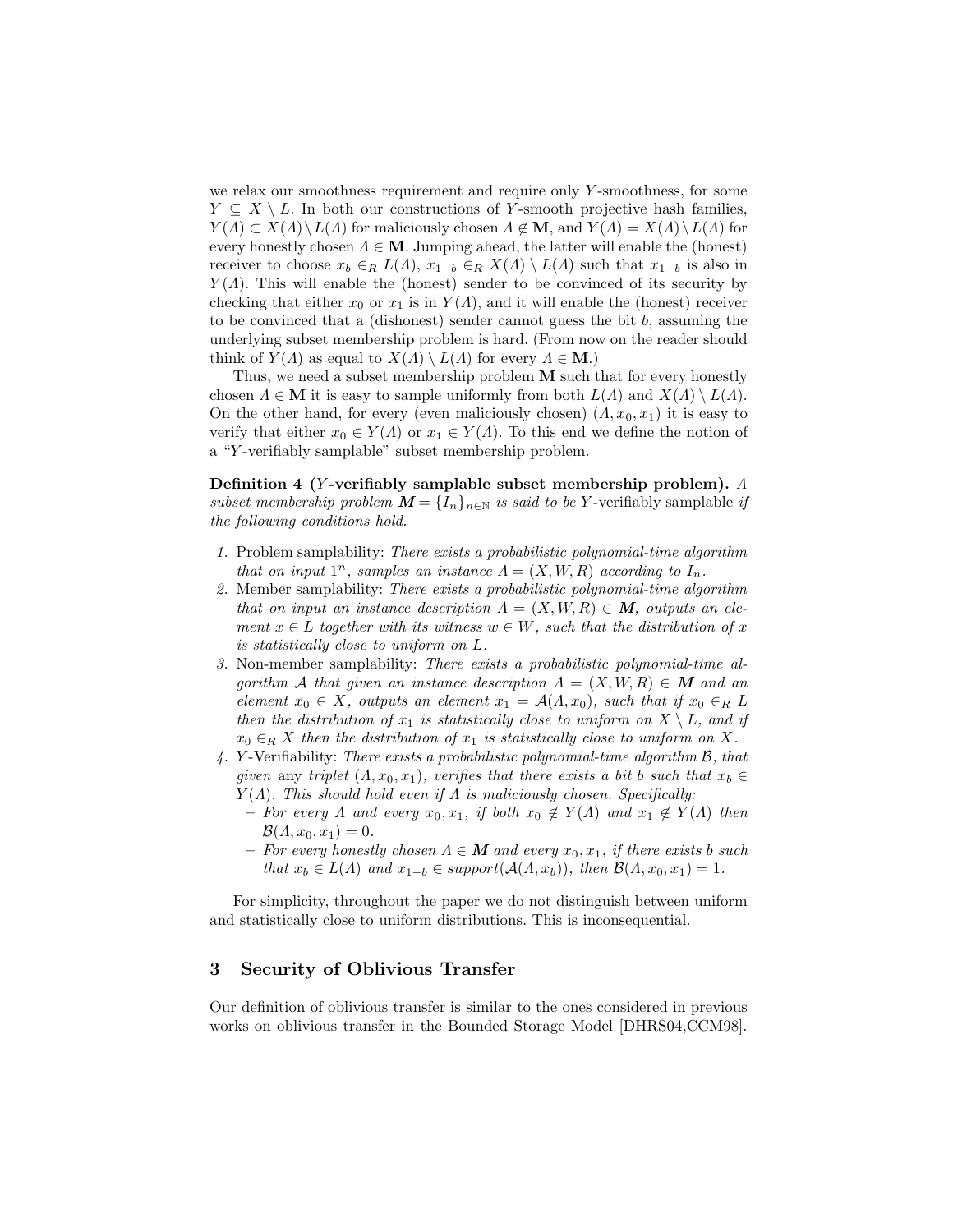A similar (somewhat weaker) definition was also used in [NP01] in the context of their DDH based two message oblivious transfer protocol.

In what follows we let  $view_{\hat{S}}(S(z), R(b))$  denote the view of a cheating sender  $\hat{S}(z)$  after interacting with  $R(b)$ . This view consists of its input z, its random coin tosses, and the messages that it received from  $R(b)$  during the interaction. Similarly, we let  $view_{\hat{B}}(S(\gamma_0, \gamma_1), R(z))$  denote the view of a cheating Receiver  $\hat{R}(z)$  after interacting with  $S(\gamma_0, \gamma_1)$ .

Definition 5 (Secure implementation of Oblivious Transfer). A two party protocol  $(S, R)$  is said to securely implement oblivious transfer if it is a protocol in which both the sender and the receiver are probabilistic polynomial time machines that get as input a security parameter n in unary representation. Moreover, the sender gets as input two strings  $\gamma_0, \gamma_1 \in \{0,1\}^{\ell(n)}$ , the receiver gets as input a choice bit  $b \in \{0, 1\}$ , and the following conditions are satisfied:

- Functionality: If the sender and the receiver follow the protocol then for any security parameter n, any two input strings  $\gamma_0, \gamma_1 \in \{0,1\}^{\ell(n)}$ , and any bit b, the receiver outputs  $\gamma_b$  whereas the sender outputs nothing.<sup>8</sup>
- Receiver's security: For any probabilistic polynomial-time adversary  $\hat{S}$ , executing the sender's part, for any security parameter n, and for any auxiliary input z of size polynomial in n, the view that  $S(z)$  sees when the receiver tries to obtain the first message is computationally indistinguishable from the view it sees when the receiver tries to obtain the second message. That is,

$$
\{view_{\hat{S}}(\hat{S}(z),R(1^n,0))\}_{n,z} \stackrel{\mathsf{c}}{=} \{view_{\hat{S}}(\hat{S}(z),R(1^n,1))\}_{n,z}
$$

– Sender's security: For any deterministic (not necessarily polynomial-time) adversary  $\ddot{R}$ , executing the receiver's part, for any security parameter n, for any auxiliary input z of size polynomial in n, and for any  $\gamma_0, \gamma_1 \in \{0,1\}^{\ell(n)}$ , there exists a bit b such that for every  $\psi \in \{0,1\}^{\ell(n)}$ , the view of  $\hat{R}(z)$  when interacting with  $S(1^n, \gamma_b, \psi)$ , and the view of  $\hat{R}(z)$  when interacting with  $S(1^n, \gamma_0, \gamma_1)$ , are statistically indistinguishable.<sup>9</sup> That is,

$$
\{view_{\hat{R}}(S(1^n, \gamma_0, \gamma_1), \hat{R}(z))\}_{n, \gamma_0, \gamma_1, z} \stackrel{\mathsf{s}}{=} \{view_{\hat{R}}(S(1^n, \gamma_b, \psi), \hat{R}(z))\}_{n, \gamma_b, \psi, z}
$$

Note that Definition 5 (similarly to the definitions in [DHRS04,NP01]) departs from the traditional, simulation based, definition in that it handles the security of the sender and of the receiver separately. This results in a somewhat weaker security guarantee, with the main drawback being that neither the sender nor the receiver are actually guaranteed to "know" their own input. (This is unavoidable in two message protocols using "standard" techniques).

It is easy to show that Definition 5 implies simulatability for semi honest adversaries (the proof is omitted due to lack of space). More importantly, Definition 5 also gives meaningful security guarantees in face of malicious participants.

<sup>8</sup> This condition is also referred to as the completeness condition.

<sup>&</sup>lt;sup>9</sup> We abuse notation by letting  $S(1^n, \gamma_b, \psi)$  denote  $S(1^n, \gamma_0, \psi)$  if  $b = 0$ , and letting it denote  $S(1^n, \psi, \gamma_1)$  if  $b = 1$ .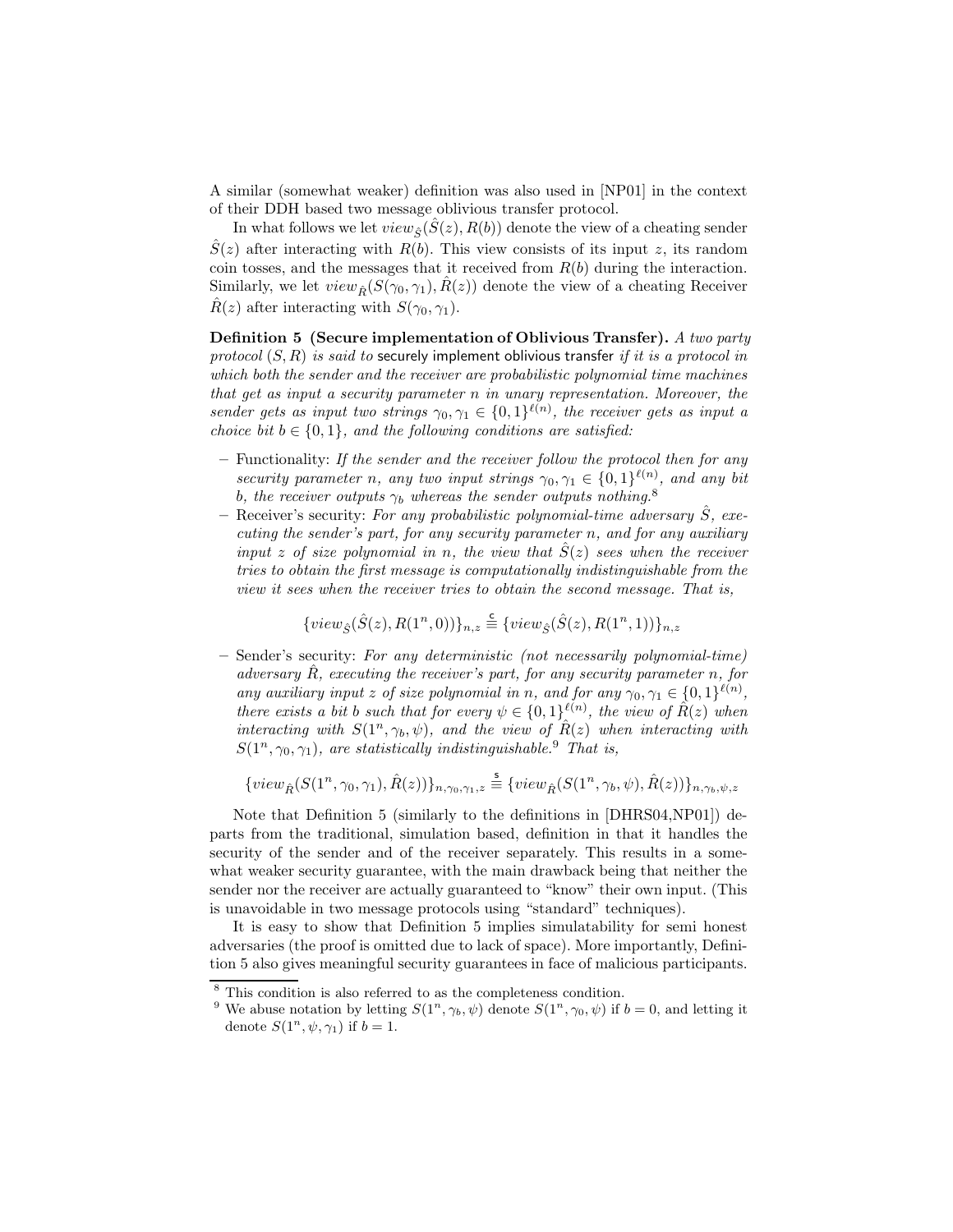In the case of a malicious sender, the guarantee is that the damage incurred by malicious participation is limited to "replacing" the input strings  $\gamma_0, \gamma_1$  with a pair of strings that are somewhat "related" to the receiver's first message (without actually learning anything about the receiver's choice). In the case of a malicious receiver, Definition 5 can be shown to provide exponential time simulation of the receiver's view of the interaction (similarly to the definition of [NP01]). In particular, the interaction gives no information to an unbounded receiver beyond the value of  $\gamma_b$ . (Again, the proof is omitted due to lack of space.)

# 4 Constructing 2-Round OT Protocols

Let  $\mathbf{M} = \{I_n\}_{n\in\mathbb{N}}$  be a hard subset membership problem which is Y-verifiably samplable, and let  $(\mathcal{H}, K, S, \alpha, G)$  be a an efficient Y-smooth projective hash family for  $M$ . Recall that the Y-verifiably samplable condition of  $M$  implies the existence of algorithms  $A$  and  $B$  as described in Section 2.

We assume for simplicity that for any n and for any  $\Lambda \in I_n$ ,  $G(\Lambda) = \{0,1\}^{\ell(n)}$ , and that the two messages  $\gamma_0, \gamma_1$ , to be transferred in the OT protocol, are binary strings of length at most  $\ell(n)$ . Let n be the security parameter. Let  $(\gamma_0, \gamma_1)$  be the input of the sender and let  $b \in \{0, 1\}$  be the input of the receiver.

- $R \to S$ : The receiver chooses a random instance description  $\Lambda = (X, W, R) \leftarrow$  $I_n$ . It then samples a random element  $x_b \in_R L$  together with its corresponding witness  $w<sub>b</sub>$ , using the member samplability algorithm, and invokes Algorithm A on input  $(A, x_b)$  to obtain a random element  $x_{1-b} \in X \setminus L$ . It sends  $(A, x_0, x_1)$ .
- $S \to R$ : The sender invokes algorithm B on input  $(A, x_0, x_1)$  to verify that there exists a bit b such that  $x_{1-b} \in Y(\Lambda)$ . If B outputs 0 then it aborts, and if B outputs 1 then it chooses independently at random  $k_0, k_1 \in_R K(\Lambda)$ , and sends  $\alpha(k_0)$  and  $\alpha(k_1)$  along with  $y_0 = \gamma_0 \oplus H_{k_0}(x_0)$  and  $y_1 = \gamma_1 \oplus H_{k_1}(x_1)$ .
- R: The receiver retrieves  $\gamma_b$  by computing  $y_b \oplus H_{k_b}(x_b)$  using the projection key  $\alpha(k_b)$  and the pair  $(x_b, w_b)$ .

We next prove that the above protocol is secure according to Definition 5. Intuitively, the receiver's security follows from the fact that  $x<sub>b</sub>$  is uniformly distributed in  $L, x_{1-b}$  is uniformly distributed in  $X \setminus L$ , and from the assumption that it is hard to distinguish random L elements from random  $X \setminus L$  elements. The sender's security follows from the assumption that  $(\mathcal{H}, K, S, \alpha, G)$  is a Ysmooth projective hash family for M, and from the assumption that one of  $x_0$ or  $x_1$  is in  $Y(\Lambda)$  (otherwise, it will be detected by  $\mathcal B$  and the sender will abort).

**Theorem 1.** The above 2-round OT protocol is secure according Definition 5, assuming  $M$  is a Y-verifiably samplable hard subset membership problem, and assuming  $(H, K, S, \alpha, G)$  is a Y-smooth projective hash family for M.

Proof. we start by proving the receiver's security. Assume for the sake of contradiction that there exists a (malicious) probabilistic polynomial-time sender  $\tilde{S}$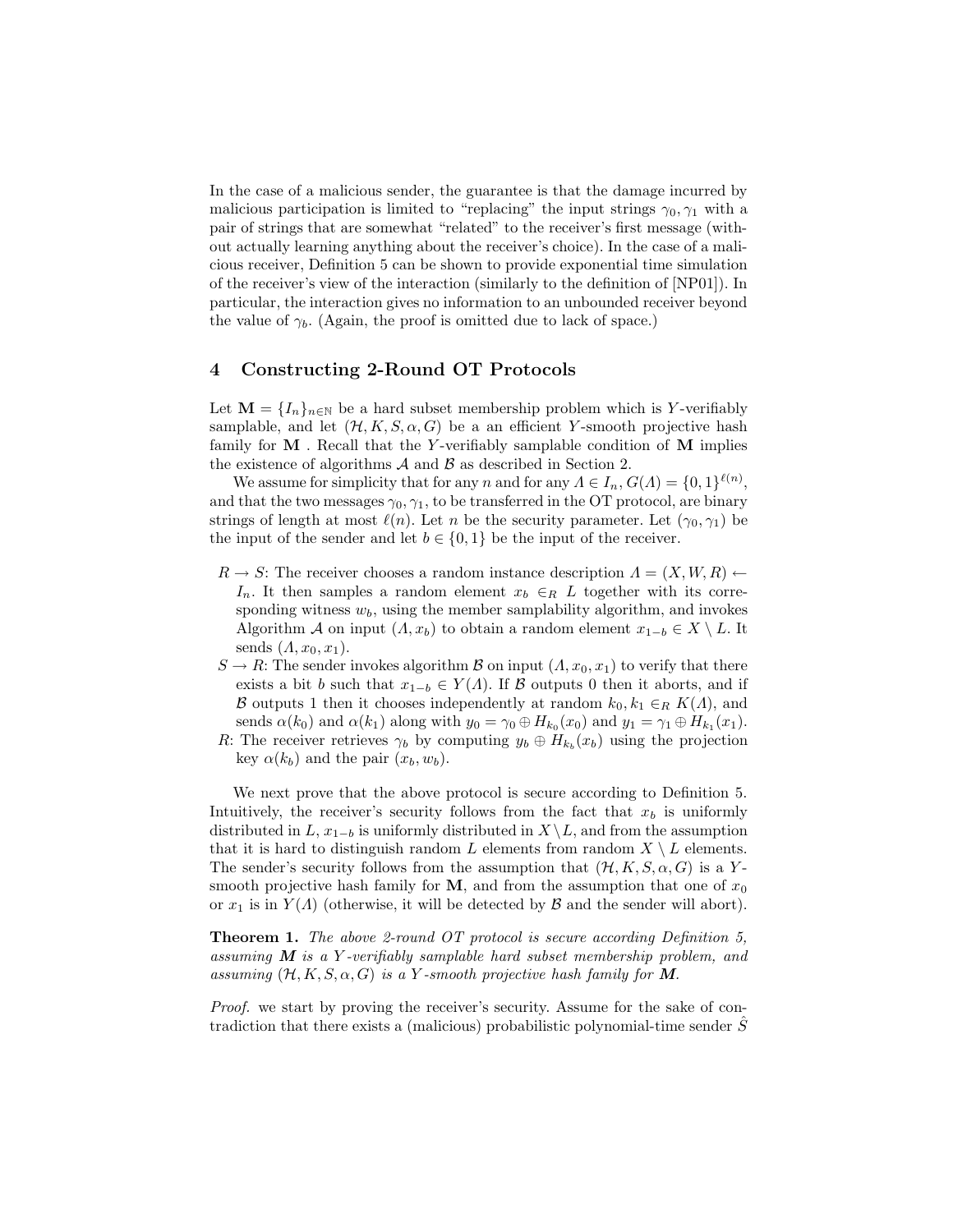such that for infinitely many  $n$ 's there exists a polynomial size auxiliary input  $z_n$  such that  $S(z_n)$  can predict (with non-negligible advantage) the choice bit b when interacting with  $R(1^n, b)$ . In what follows, we use  $\hat{S}(z_n)$  to break the hardness of M, by distinguishing between  $x \in_R L$  and  $x \in_R X$ . Given an instance description  $\Lambda = (X, W, R) \leftarrow (I_n)$  and an element  $x \in X$ :

- 1. Choose at random a bit b and let  $x_b = x$
- 2. Apply algorithm A on input  $(A, x_b)$  to obtain an element  $x_{1-b}$ .
- 3. Feed  $\hat{S}(z_n)$  the message  $(A, x_0, x_1)$ , and obtain its prediction bit b'.
- 4. If  $b' = b$  then predict " $x \in_R L$ " and if  $b' \neq b$  then predict " $x \in_R L$ ."

Notice that if  $x_b \in_R L$  then  $\hat{S}(z_n)$  will predict the bit b with non-negligible advantage (follows from our contradiction assumption). On the other hand, if  $x_b \in_R X$  then  $x_{1-b}$  is also uniformly distributed in X. In this case it is impossible (information theoretically) to predict b.

We now turn to prove the sender's security. Let  $\hat{R}$  be any (not necessarily polynomial time) malicious receiver, and for any  $n \in \mathbb{N}$ , let  $z_n$  be any polynomial size auxiliary information given to  $\tilde{R}$ . Let  $(\Lambda_n, x_0, x_1)$  be the first message sent by  $\hat{R}(z_n)$ . Our goal is to show that for every  $n \in \mathbb{N}$  and for every  $\gamma_0, \gamma_1 \in \{0,1\}^{\ell(n)}$ , there exists  $b \in \{0, 1\}$  such that the random variables  $view_{\hat{B}}(S(1^n, \gamma_0, \gamma_1), R(z_n))$ and  $view_{\hat{R}}(S(1^n, \gamma_b, \psi), \hat{R}(z_n))$  are statistically indistinguishable.

We assume without loss of generality that either  $x_0 \in Y(\Lambda_n)$  or  $x_1 \in Y(\Lambda_n)$ . If this is not the case, the sender aborts the execution and  $b$  can be set to either  $0$ or 1. Let b be the bit satisfying  $x_{1-b} \in Y(\Lambda_n)$ . By the Y-smoothness property of the hash family, the random variables  $(\alpha(k), H_k(x_{1-b}))$  and  $(\alpha(k), g)$  are statistically indistinguishable, for a random  $k \in_R K(\Lambda_n)$  and a random  $g \in_R G(\Lambda_n)$ . This implies that the random variables  $(\alpha(k), \gamma_{1-b} \oplus H_k(x_{1-b}))$  and  $(\alpha(k), g)$ are statistically indistinguishable, which implies that  $view_{\hat{P}}(S(1^n, \gamma_0, \gamma_1), R(z))$ and  $view_{\hat{B}}(S(1^n, \gamma_b, \psi), R(z))$  are statistically indistinguishable.

# 5 Constructing Smooth Projective Hash Families

We next present two constructions of Y-smooth projective hash families for hard subset membership problems which are Y -verifiably samplable. One based on the N'th Residuosity Assumption, and the other based on the Quadratic-Residuosity Assumption together with the Extended Reimann Hypothesis. A key vehicle in both constructions is the notion of an  $(\epsilon, Y)$ -universal projective hash family.

Definition 6 (Universal projective hash families). Let  $M = \{I_n\}_{n \in \mathbb{N}}$  be any hard subset membership problem. A projective hash family  $(\mathcal{H}, K, S, \alpha, G)$ for M is said to be  $(\epsilon, Y)$ -universal if for every n, every (maliciously chosen)  $\Lambda$ corresponding to the security parameter n, every  $x \in Y(\Lambda)$  and every  $g \in G(\Lambda)$ ,  $Pr_{k \in_R K(\Lambda)}[H_k(x) = g \mid \alpha(k)] \leq \epsilon(n).$ 

As shown in [CS02], it is possible to reduce the error rate in a  $(\epsilon, Y)$ -universal projective hash family from  $\epsilon$  to  $\epsilon^t$  (via independent repetitions). Once the error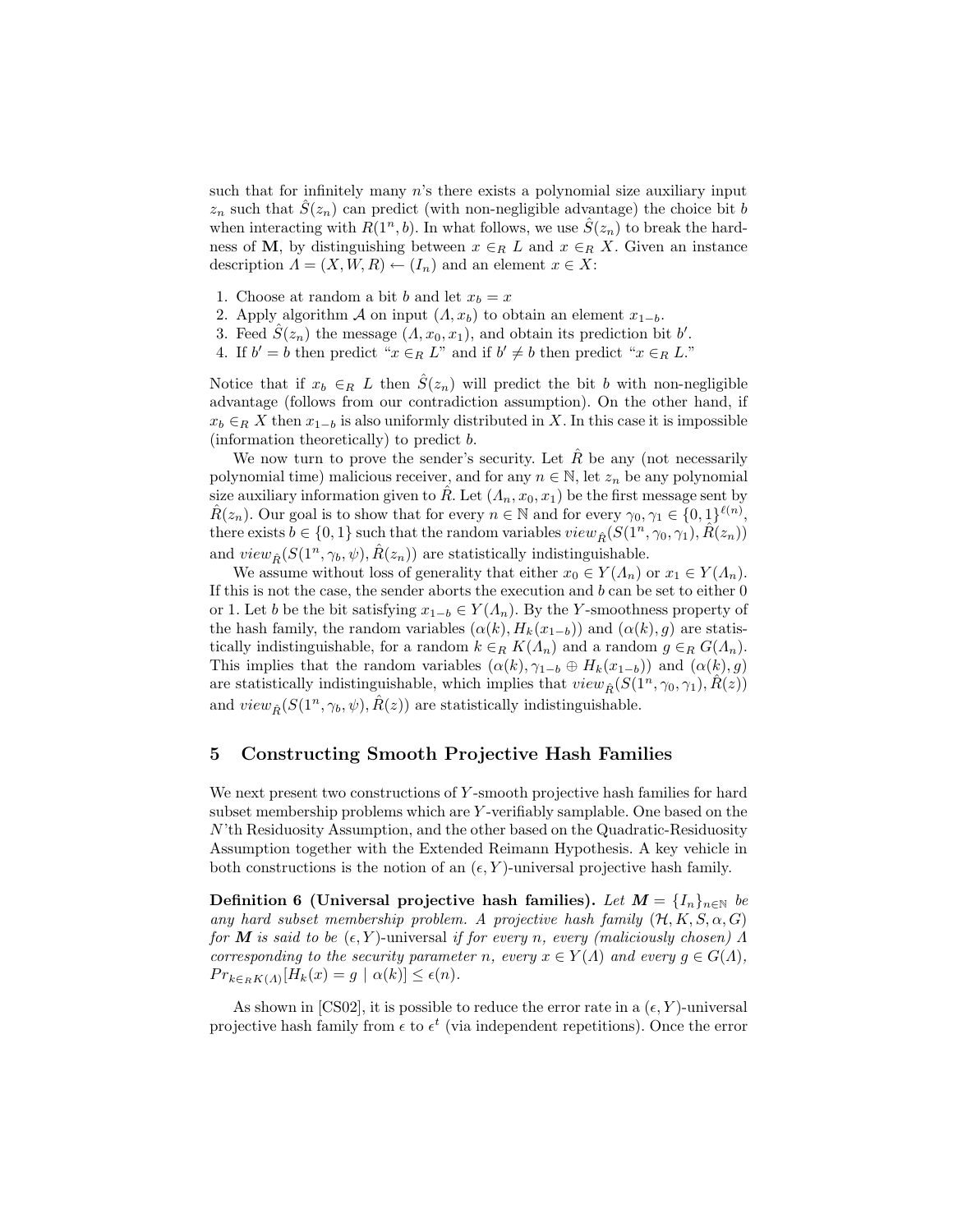rate is reduced to be a negligible function  $\epsilon^t$ , it is possible to transform the  $(\epsilon^t, Y)$ -universal projective hash family into a Y-smooth projective hash family by applying the Leftover Hash Lemma. Both transformations preserve efficiency (up to polynomial factors). Due to lack of space we omit the details of these transformations, and we refer the interested reader to [CS02].

We conclude that it suffices to construct subset membership problems which are Y-verifiably samplable and for which there exists an efficient  $(\frac{1}{2}, Y)$ -universal projective hash family. In the remaining of this paper we present two such constructions – the first based on the  $N$ 'th Residuosity Assumption, and the second based on the Quadratic-Residuosity Assumption together with the Extended Reimann Hypothesis.

#### 5.1 N'th Residuosity Assumption

The N'th Residuosity Assumption. Let  $p, q$  be distinct safe primes; namely  $p' = \frac{p-1}{2}$  and  $q' = \frac{q-1}{2}$  are odd primes. Let  $N = pq$  and let  $J_{N^2}$  be the subgroup of  $\mathbb{Z}_{N^2}^*$ , consisting of all elements with Jacobi symbol 1. Let P be the subgroup consisting of all N'th powers of elements in  $J_{N^2}$ . The N'th Residuosity Assumption, originally introduced by Paillier [Pa99], asserts that given only  $N$ , it is hard to distinguish random elements of  $J_{N^2}$  from random elements of  $P^{10,11}$ .

Overview of the constructions under the  $N'$ th Residuosity Assumption. We would like to use the constructions given in [CS02]. They construct a subset membership problem that generates instances where  $X = J_{N^2}$  and  $L = P$  (so that the hardness property follows from the N'th Residuosity Assumption). They define a corresponding universal projective hash family by  $H_k(x) = x^k \pmod{N^2}$ , with the projection key of k being  $\alpha(k) = g^{Nk} \pmod{N^2}$ , where  $g^N \pmod{N^2}$  is an a priori chosen generator for L. In their proof of the universal property, they make strong use of the fact that for honestly chosen  $N$ 's  $(N's$  which are a product of two safe primes), P can also be characterized by  $P = \{x \in J_{N^2} : order(x) \text{ is co-prime to } N\}.$  In our case we must also consider maliciously chosen  $N$ 's, in which case this characterization does not remain true.

In order to ensure that for every  $N$  (even maliciously chosen), it still holds that every element in  $L$  is of order which is co-prime to  $N$ , we change the definition of L: rather than taking L to be all the N'th powers elements in  $J_{N^2}$ , we take L to be all the T'th powers elements in  $J_{N^2}$ , where  $T \triangleq N^{\lceil \log N \rceil + 1}$ . As we shall see shortly, this ensures that for every (even maliciously chosen)  $N$ , every element in  $L$  is of order which is co-prime to  $N$ , and for every honestly chosen  $N$ , this new  $L$  is equal to the previous one, and thus it remains hard

<sup>&</sup>lt;sup>10</sup> Actually, Paillier did not make the restriction to safe primes or to elements in  $J_{N^2}$ . We note that the  $N$ <sup>th</sup> Residuosity Assumption without these restrictions implies the  $N$ <sup>th</sup> Residuosity Assumption with these restrictions, assuming that safe primes are sufficiently dense, as we do here. We refer the reader to [CS02] for more details.

<sup>&</sup>lt;sup>11</sup> Jumping ahead, the reason that we restrict our attention to elements in  $J_{N^2}$  is that this results with the subgroup  $L$  being cyclic. This is an important point that will be elaborated on below.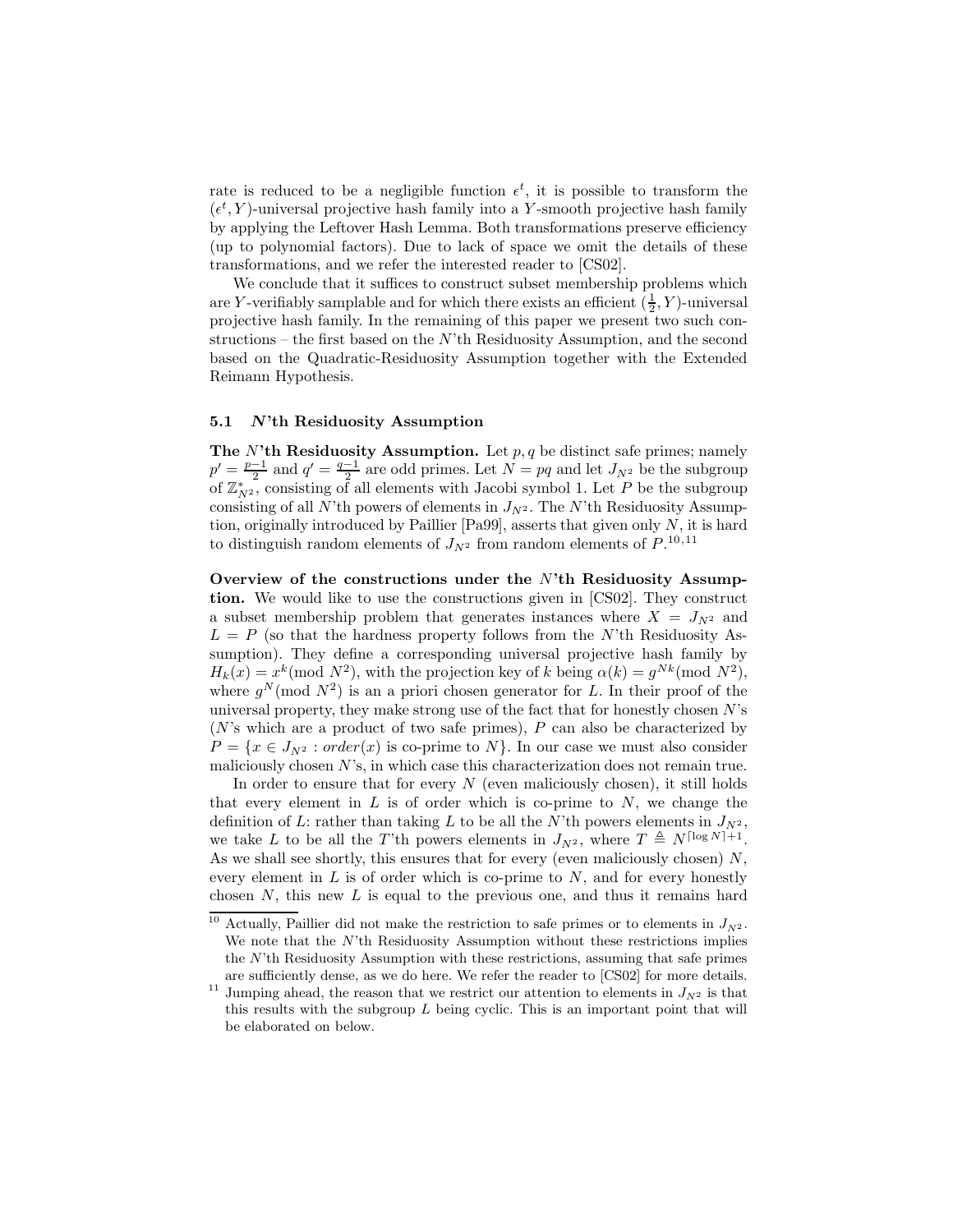to distinguish random X elements from random  $L$  elements, under the  $N'$ th Residuosity Assumption.

## The subset membership problem M.

- 1. Problem samplability: For every  $n, I_n$  is a samplable distribution that generates an instance description  $\Lambda$  as follows: On input  $1^n$ ,
	- (a) Generate two random  $n$  bit safe primes  $p, q$ ; namely, primes  $p$  and  $q$  such that  $p' = \frac{p-1}{2}$  and  $q' = \frac{q-1}{2}$  are odd primes. Let  $N = pq$ ,  $N' = p'q'$ , and  $T \triangleq N^{\lceil \log N \rceil + 1}.$
	- (b) Generate a random (non-square) element  $g \in \mathbb{Z}_{N^2}^*$  with Jacobi symbol 1, by choosing a random element  $\mu \in_R \mathbb{Z}_{N^2}^*$  and setting  $g = -\mu^2 \pmod{N^2}$ .<sup>12</sup>
	- (c) Output  $\Lambda = (N, \mu)$ , which specifies  $(X, W, R)$  in the following way:  $X \triangleq J_{N^2}$ ,  $L \triangleq \langle g^T \rangle$  is the subgroup generated by  $g^T \pmod{N^2}$ ,  $W \triangleq$  $\{0, 1, \ldots, \lfloor N/2 \rfloor\}, \text{ and } R \triangleq \{(g^{Tr}, r) : r \in W\}.$

Notice that for every (even maliciously chosen) N, it holds that  $L \subseteq \{x \in$  $J_{N^2}$ : order(x) is co-prime to N. This is the case since the order of g divides  $N\phi(N)$  (which is the order of  $Z_{N^2}^*$ ), p and q divide  $\phi(N)$  at most  $\lceil \log N \rceil$ times, and they divide N exactly once. Thus p and q divide  $N\phi(N)$  at most  $\lceil \log N \rceil + 1$  times, and thus they divide the order of g at most  $\lceil \log N \rceil + 1$ times. This implies that the order of  $g^T$ (mod  $N^2$ ) (where  $T = N^{\lceil \log N \rceil + 1}$ ) is co-prime to both  $p$  and  $q$ , and thus is co-prime to  $N$ .

Moreover, for every honestly chosen N, with overwhelming probability  $L =$  $P = \{x \in J_{N^2} : order(x) \text{ is co-prime to } N\}.$  This follows from the fact that  $|J_{N^2}| = N\phi(N)/2 = 2NN'$ , which implies that P is a cyclic group of order  $2N'$ . Thus, for any random non-square element g in  $J_{N^2}, g^N$  is a generator of P with overwhelming probability. Moreover, since the order of  $g^N$  is co-prime to N, it follows that  $\langle g^T \rangle = \langle g^N \rangle$ .

Let  $Y(\Lambda) = \{x \in J_{N^2} : order(x) \text{ is not co-prime to } N\}.$ <sup>13</sup>

- 2. Member samplability: On input  $\Lambda = (N, \mu)$ , choose a random  $r \in_R W$  and output  $g^{Tr} \in L(\Lambda)$  together with its corresponding witness r, where  $g =$  $-\mu^2 \pmod{N^2}$
- 3. Non-member samplability: On input  $\Lambda = (N, \mu)$  and  $x \in L(\Lambda)$ , A chooses a random  $a \in_R \{1, \ldots, N-1\}$ , and outputs  $x(1 + aN) \in X(\Lambda) \setminus L(\Lambda)$ . Notice that for every  $a \in \{1, ..., N-1\}$ ,  $order(1 + aN)$  divides N (and is different than 1), which implies that  $1 + aN \in Y(\Lambda)$ .
- 4. *Y Verifiability:* On input  $(1^n, A, x_0, x_1)$ , B outputs 1 if and only if  $x_0, x_1 \in$  $J_{N^2}$ ,  $x_0 \neq x_1$ , and  $(x_0/x_1)^N = 1 \pmod{N^2}$ .

The fact that  $M$  is a hard subset membership problem follows from the  $N'$ th Residuosity Assumption and from the fact that for every honestly chosen  $\Lambda \in \mathbf{M}$ , with overwhelming probability  $L(\Lambda) = P$ .

<sup>&</sup>lt;sup>12</sup> Recall that for N which is a product of two safe primes  $-1 \in J_N \setminus QR_N$ .

<sup>&</sup>lt;sup>13</sup> Notice that for every (even maliciously chosen)  $\Lambda$ , it holds that  $Y(\Lambda) \subseteq X \backslash L$ , and for honestly chosen  $\Lambda$  it holds that  $Y(\Lambda) = X(\Lambda) \setminus L(\Lambda)$  with overwhelming probability.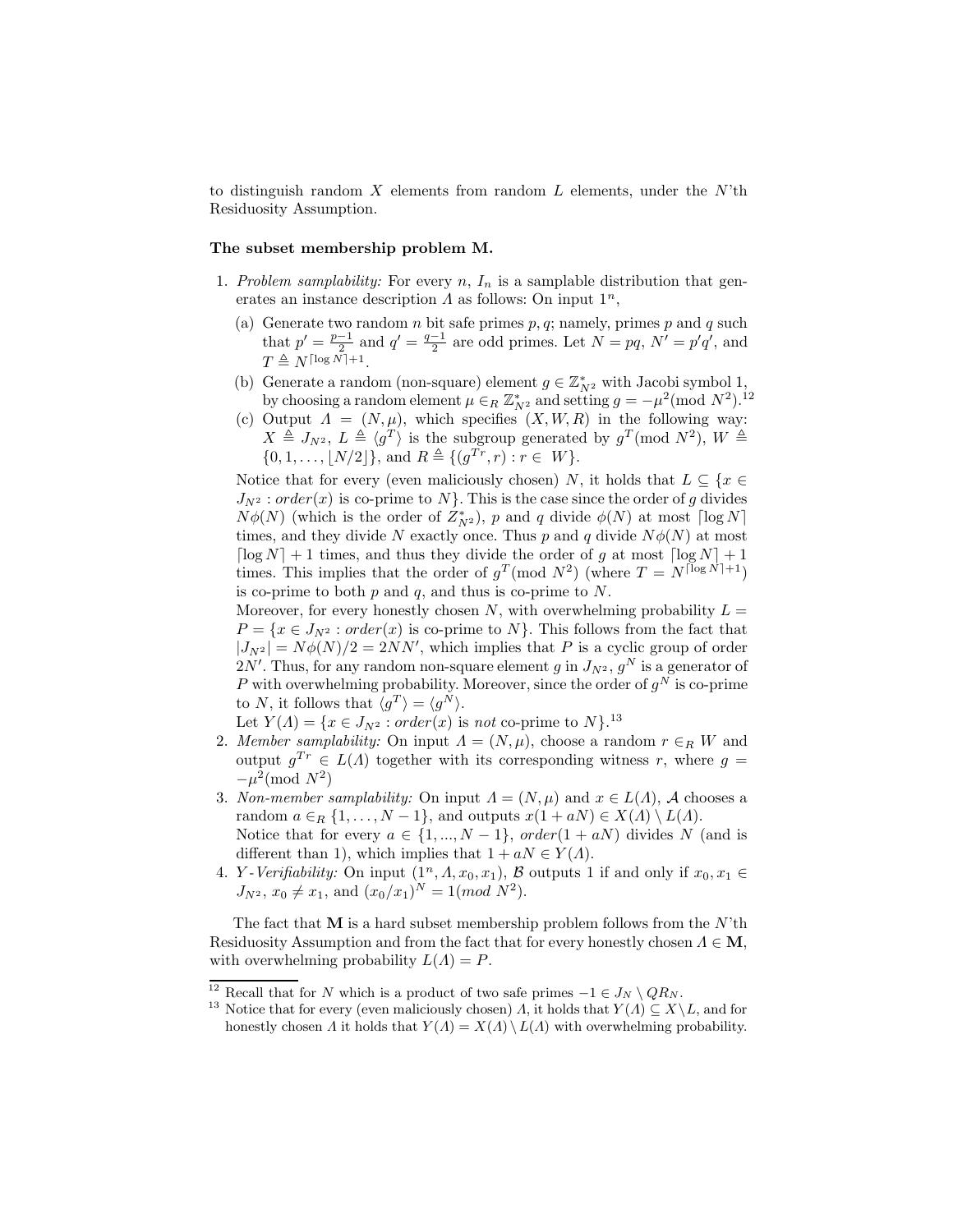We next show that  $M$  is Y-verifiably samplable, under the Nth Residuosity Assumption. Fix any  $\Lambda = (N, \mu) \in \mathbf{M}$ . It is easy to see that the member samplability algorithm samples a random element in L. Moreover, notice that  $X = P \cdot H \triangleq \{x \cdot y : x \in P, y \in H\}$ , where  $H \triangleq \langle 1 + N \rangle$ . This is the case since for every N which is a product of two safe primes, it holds that  $P \cap H = \{1\}$ (since the order of elements in  $P$  divide  $2N'$ , the order of elements in  $H$  divide N, and  $GCD(2N', N) = 1$ . This implies that  $|P \cdot H| = |P| \cdot |H| = 2N'N$ , which together with the fact that  $P \cdot H \subseteq J_{N^2}$  implies that  $P \cdot H = J_{N^2}$ . Now, recall that  $\mathcal{A}(\Lambda, x) = x(1 + aN)$  for some uniformly chosen  $a \in \{1, ..., N-1\}$ . Thus, if  $x \in_R X$  then  $\mathcal{A}(\Lambda, x) \in_R X$ , and if  $x \in_R L$  then  $\mathcal{A}(\Lambda, x) \in_R X \setminus L$ , which implies that the non-member samplability requirement holds.

It remains to show that the Y-verifiability requirement holds. Notice that for every (even maliciously chosen) N and for every  $x \neq 1$  such that  $x^N =$ 1(mod  $N^2$ ), it holds that  $x \in Y(\Lambda)$ . Thus, for every distinct  $x_0, x_1$ , if  $(x_0/x_1)^N =$  $1(\text{mod }N^2)$  then  $x_0/x_1 \in Y(\Lambda)$ , which implies that either  $x_0 \in Y(\Lambda)$  or  $x_1 \in$  $Y(\Lambda)$ .

 $(\frac{1}{2}, Y)$ -Universal Projective Hashing for M. Consider the projective hash family  $(\mathcal{H}, K, S, \alpha, G)$ , defined as follows. For every  $\Lambda = (N, \mu) \in \mathbf{M}$ :

- Let  $K(\Lambda) = \{0, 1, \ldots, \lfloor \frac{N^2}{2} \rfloor\}$  and let  $K = \bigcup_{\Lambda \in \mathbf{M}} K(\Lambda)$ .
- Let  $G(\Lambda) = J_{N^2}$  and let  $G = \bigcup_{\Lambda \in \mathbf{M}} G(\Lambda)$ .
- For every  $k \in K(\Lambda)$ , let  $H_k(x) = x^k \pmod{N^2}$ .
- For every  $k \in K(A)$ , let  $\alpha(k) = g^{Tk} \pmod{N^2}$ , where  $T \triangleq N^{\lceil \log N \rceil + 1}$  and  $g = -\mu^2 \pmod{N^2}.$

*Claim.*  $(\mathcal{H}, K, S, \alpha, G)$  is an efficient  $(\frac{1}{2}, Y)$ -universal projective hash family for M.

Proof. It is straightforward to verify that all the efficiency requirements hold. As for the projection requirement, this follows from the fact that for every  $k \in K(\Lambda)$ and every  $x = g^{Tr}(mod N^2) \in L(A)$ ,

$$
H_k(x) = x^k (mod N^2) = (g^{Tr})^k (mod N^2) = (g^{Tr})^r (mod N^2) = \alpha(k)^r (mod N^2).
$$

We next show that it is  $(\frac{1}{2}, Y)$ -universal. Fix any (even maliciously chosen)  $\Lambda = (N, \mu)$ , and let  $Z \triangleq \phi(N^2)/GCD(\phi(N^2), T)$ . Notice that  $GCD(N, Z) = 1$ , which implies that for every  $y \in Y(\Lambda)$ ,  $y^Z \neq 1(mod N^2)$  (since the order of y is not co-prime to N). Also notice that for every hash key k,  $\alpha(k) = \alpha(k+Z)$ . Fix any  $y \in Y(\Lambda)$ . Since for every s there are at least two elements  $k, k + Z \in K(\Lambda)$ such that  $s = \alpha(k) = \alpha(k+Z)$ , and since  $y^Z \neq 1$ , it follows that s does not uniquely determine  $H_k(y)$ , implying that  $(\mathcal{H}, K, S, \alpha, G)$  is a  $(\frac{1}{2}, Y)$ -universal projective hash family.

#### 5.2 The Quadratic Residuosity Assumption

The Quadratic Residuosity Assumption. Let  $p, q$  be distinct safe primes; namely,  $p' = \frac{p-1}{2}$  and  $q' = \frac{q-1}{2}$  are odd primes. Let  $N = pq$ , let  $J_N$  be the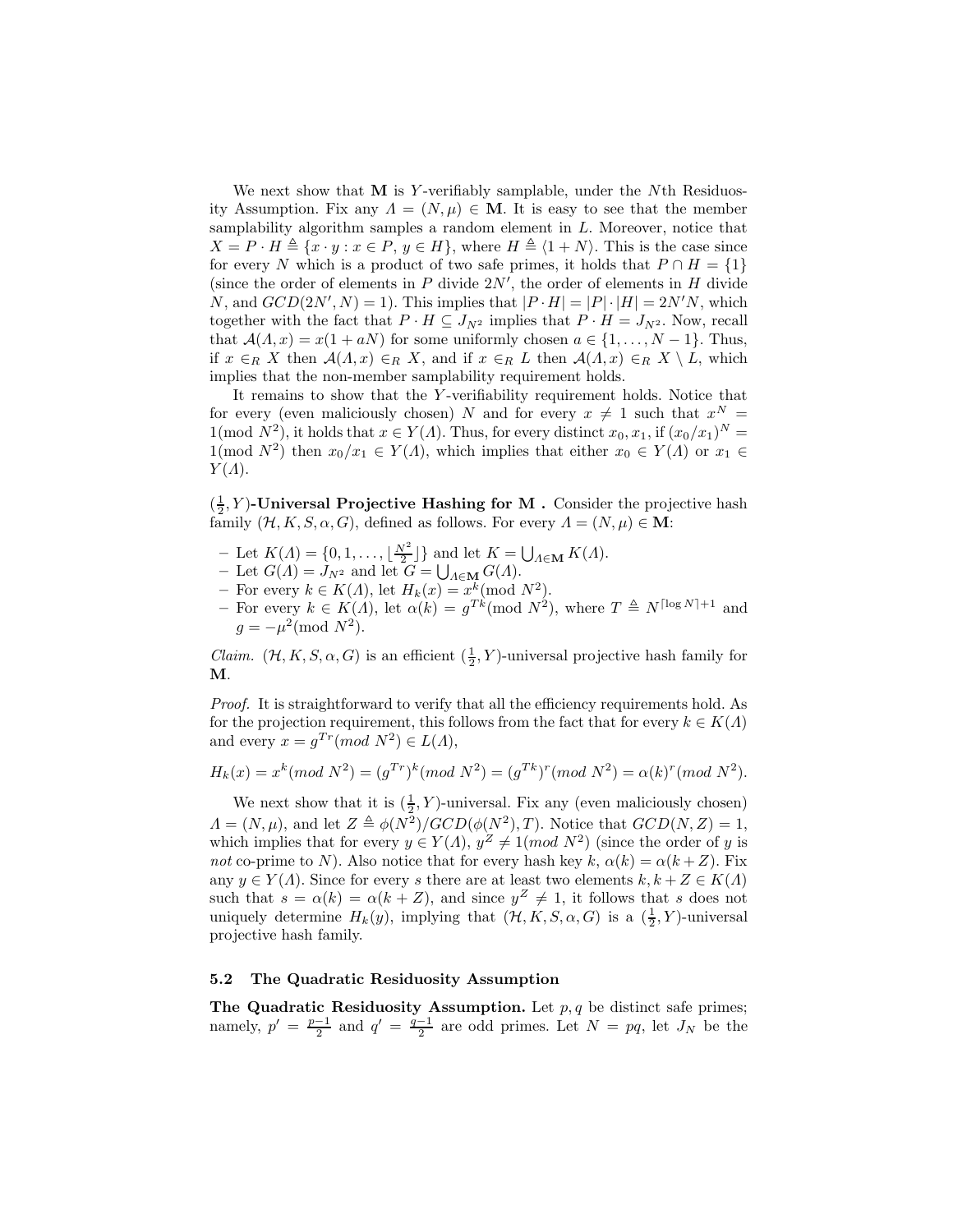subgroup of  $\mathbb{Z}_N^*$  consisting of all elements with Jacobi symbol 1, and let  $QR_N$  be the subgroup of  $\mathbb{Z}_N^*$  consisting of all quadratic residues (note that  $QR_N \subseteq J_N$ ). The Quadratic Residuosity Assumption asserts that given only  $N$ , it is hard to distinguish random elements of  $J_N$  from random elements of  $QR_N$ .

Overview of the constructions under the Quadratic Residuosity Assumption. We would like to use the constructions given in [CS02]. They construct a subset membership problem that generates instances where  $X = J_N$  and  $L = QR_N$  (so that the hardness property follows from the Quadratic Residuosity Assumption). They define a corresponding universal projective hash family by  $H_k(x) = x^k \pmod{N}$ , with the projection key of k being  $\alpha(k) = g^{2k} \pmod{N}$ , where  $g^2 \pmod{N}$  is an a priori chosen generator for L. In their proof of the universal property, they make strong use of the fact that for honestly chosen N's (N's which are a product of two safe primes),  $QR_N$  can also be characterized by  $QR_N = \{x \in J_N : order(x) \text{ is odd}\}\.$  In our case we must also consider maliciously chosen  $N$ 's, in which case this characterization does not remain true.

In order to ensure that for every  $N$  (even maliciously chosen), it still holds that every element in  $L$  is of odd order, we change the definition of  $L$ : rather than taking  $L$  to be the set of all squares in  $J_N$ , we take  $L$  to be the set of all the T'th powers elements in  $J_N$ , where  $T \triangleq 2^{\lceil \log N \rceil}$ . As we shall see shortly, this ensures that for every (even maliciously chosen)  $N$ , every element in  $L$  is of odd order, and for every honestly chosen  $N$ , this new  $L$  is equal to the previous one, and thus it remains hard to distinguish random  $X$  elements from random L elements, under the Quadratic Residuosity Assumption.

We would like to prove that this subset membership problem, which generates instances with  $X = J_N$  and  $L = QR_N$  (with overwhelming probability for honestly chosen N's), is Y-verifiably samplable for some  $Y \subseteq J_N \setminus QR_N$ . However, achieving the non-member samplability property is quite problematic. The crux of the problem is that we cannot efficiently sample an element in  $J_N \setminus QR_N$ for maliciously chosen  $N$ 's.<sup>14</sup> What we do know (under the Extended Reimann Hypothesis) is how to sample  $\log^3 N$  elements such that at least one of them is in  $J_N \setminus QR_N$  (though we don't know which one).<sup>15</sup> Thus, rather than constructing a Y -verifiably samplable subset membership problem, which is associated with a single algorithm  $A$  for sampling a non-member element, we will construct a subset membership problem with many  $(t = \log^3 N)$  algorithms  $\mathcal{A}_1, \ldots, \mathcal{A}_t$ , with the guarantee that *at least one* of them is actually sampling a non-member element. Correspondingly, there will be many verification algorithms  $\mathcal{B}_1, \ldots, \mathcal{B}_t$ , with the guarantee that for every i it holds that  $\mathcal{B}_i(\Lambda, x, \mathcal{A}_i(x)) = 1$ , and that

<sup>&</sup>lt;sup>14</sup> Indeed, for N's that are a product of two safe primes  $-1 \in J_N \setminus QR_N$ , but this is not guaranteed in general.

<sup>&</sup>lt;sup>15</sup> There is a subtle issue here. The above statement is not true if  $N$  is a power of a single prime (i.e., if N is of the form  $N = p^{\alpha}$ , for some prime p and some  $\alpha \geq 1$ ), since in this case  $J_N \setminus QR_N = \emptyset$ . Fortunately, we can assume from now on (without loss of generality) that  $N$  is never of that form, since this can be checked in polynomial time.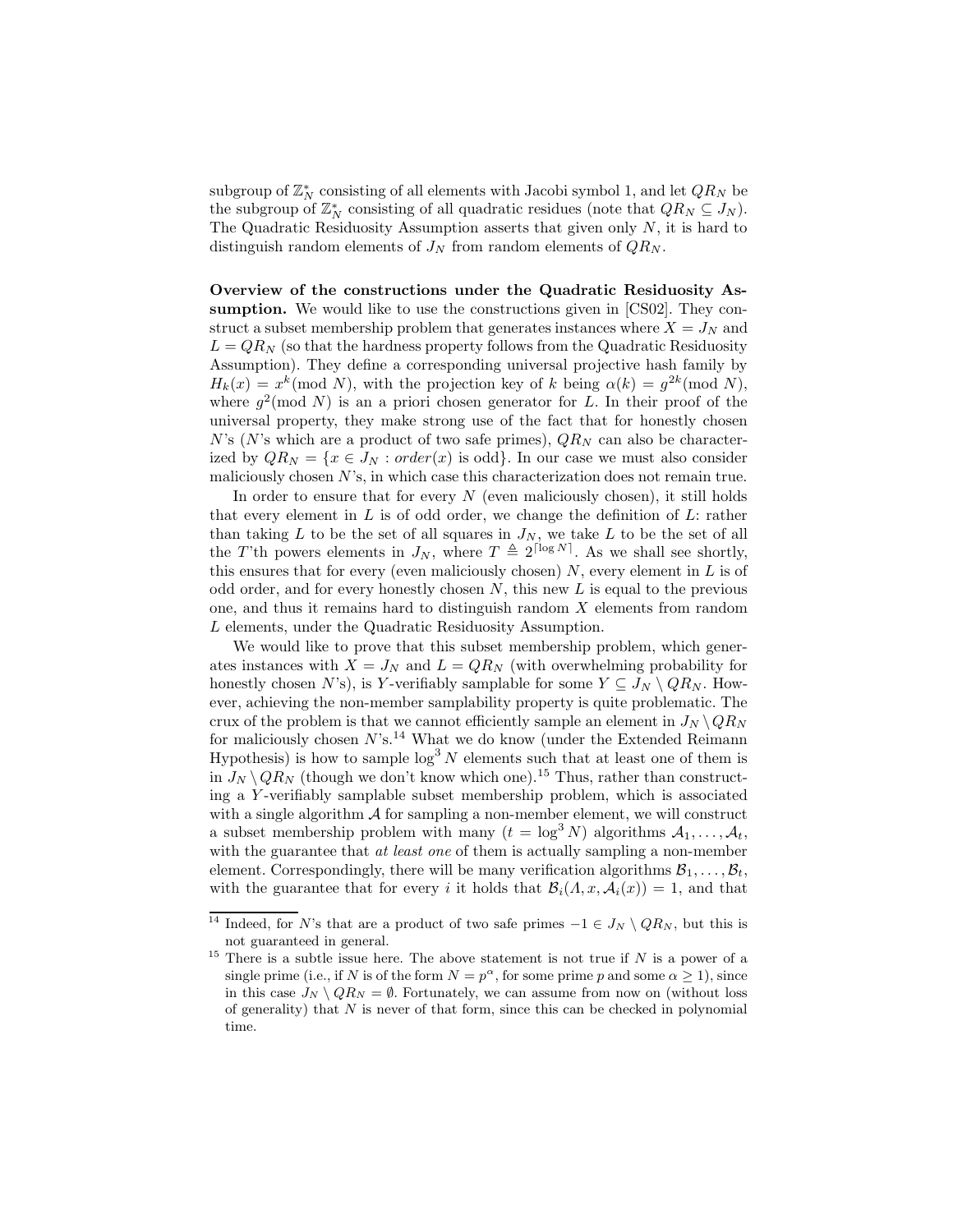*at least one* of the  $\mathcal{B}_i$ 's outputs 1 on input  $(\Lambda, x_0, x_1)$  only if either  $x_0 \in Y(\Lambda)$  or  $x_1 \in Y(\Lambda)$ .

The idea would be to use this subset membership problem to construct an oblivious transfer protocol as follows:

- $R \to S$ : On input  $b \in \{0, 1\}$ , the receiver chooses a random instance description  $\Lambda$  together with t pairs  $(x_0^1, x_1^1), \ldots, (x_0^t, x_1^t)$ , and corresponding t witnesses  $w_b^1, \ldots, w_b^t$ , such that for each  $i \in \{1, \ldots, t\}$  it holds that  $x_b^i \in R$   $L(A)$ ,  $(x_b^i, w_b^i) \in R(\Lambda)$ , and  $x_{1-b}^i = A_i(\Lambda, x_b^i)$ . It sends  $(x_0^1, x_1^1), \ldots, (x_0^t, x_1^t)$ .
- $S \to R$ : The sender first checks that  $\mathcal{B}_i(A, x_0^i, x_1^i) = 1$  for all  $i \in \{1, ..., t\}$ . If this check does not pass then he aborts. If the check does pass then the sender splits his input  $(\gamma_0, \gamma_1)$  into t random shares  $(\gamma_0^1, \gamma_1^1) \dots, (\gamma_0^t, \gamma_1^t)$ . He then chooses t pairs of random hash keys  $(k_0^1, k_1^1), \ldots (k_0^t, k_1^t)$ , and sends for each  $i \in \{1, ..., t\}$  the projection keys  $\alpha(k_0^i)$  and  $\alpha(k_1^i)$  together with the values  $y_0^i = H_{k_0^i}(x_0^i) \oplus \gamma_0^i$  and  $y_1^i = H_{k_1^i}(x_1^i) \oplus \gamma_1^i$ .
- R: The receiver retrieves  $\gamma_b$  by computing  $y_b^i \oplus H_{k_b^i}(x_b^i)$ , using the projection key  $\alpha(k_b^i)$  and the pair  $(x_b^i, w_b^i)$ , and by computing the XOR of all these values.

The sender's security is ensured since we know (under the Extended Reimann Hypothesis) that one of the  $\mathcal{B}_i$ 's outputs 1 only if one of the elements  $x_0^i$  or  $x_1^i$  is in  $Y(\Lambda)$ , which implies that at least one of the  $\gamma_b^i$  is statistically hidden, which in turn implies that  $\gamma_b$  is statistically hidden. The receiver's security follows from the fact that for every i and for  $\Lambda \leftarrow I_n$ , it is hard to distinguish between  $x_0 \in_R L(\Lambda)$  and  $\mathcal{A}_i(\Lambda, x_0)$ .

**The subset membership problem M.** Our subset membership problem  $M =$  ${I_n}_{n\in\mathbb{N}}$  is based on the one defined in [CS02]. However, we incorporate here several modifications.

- 1. Problem samplability. For every n,  $I_n$  is a samplable distribution that generates an instance description  $\Lambda$  as follows: On input  $1^n$ ,
	- (a) Generate two random  $n$  bit safe primes  $p, q$ ; namely, primes  $p$  and  $q$  such that  $p' = \frac{p-1}{2}$  and  $q' = \frac{q-1}{2}$  are odd primes. Let  $N = pq$  and  $T \triangleq 2^{\lceil \log N \rceil}$ .
	- (b) Choose a random element  $\mu \in_R \mathbb{Z}_N^*$ , and output  $\Lambda = (N, \mu)$ , which specifies  $(X, W, R)$  in the following way:  $X \triangleq J_N$ ,  $L \triangleq \langle \mu^T \rangle$  is the subgroup generated by  $\mu^T \pmod{N}$ ,  $W \triangleq \{0, 1, ..., \lfloor N/4 \rfloor\}$ , and  $R \triangleq$  $\{(\mu^{Tr}, r) : r \in W\}.$

Notice that  $L \subseteq \{x \in J_N : order(x) \text{ is odd}\},\$ for every (even maliciously chosen) N. This is the case since the order of  $\mu$  divides  $\phi(N)$  (which is the order of  $Z_N^*$ ), and 2 divides  $\phi(N)$  at most  $\lceil \log N \rceil$  times. Thus, 2 divides the order of  $\mu$  at most  $\lceil \log N \rceil$  times. This implies that the order of  $\mu^T \pmod{N}$ (where  $T = 2^{\lceil \log N \rceil}$ ) is co-prime to 2, and thus is odd.

Moreover, for every honestly chosen N, with overwhelming probability  $L =$  $QR_N = \{x \in J_N : order(x) \text{ is odd}\}.$  This follows from the fact that  $QR_N$ is a cyclic group of order  $N'$ , which implies that a random element in  $QR_N$ generates  $QR_N$  with overwhelming probability. Moreover, since the order of every element in  $QR_N$  is co-prime to 2, it follows that  $\langle \mu^T \rangle = \langle \mu^2 \rangle$ .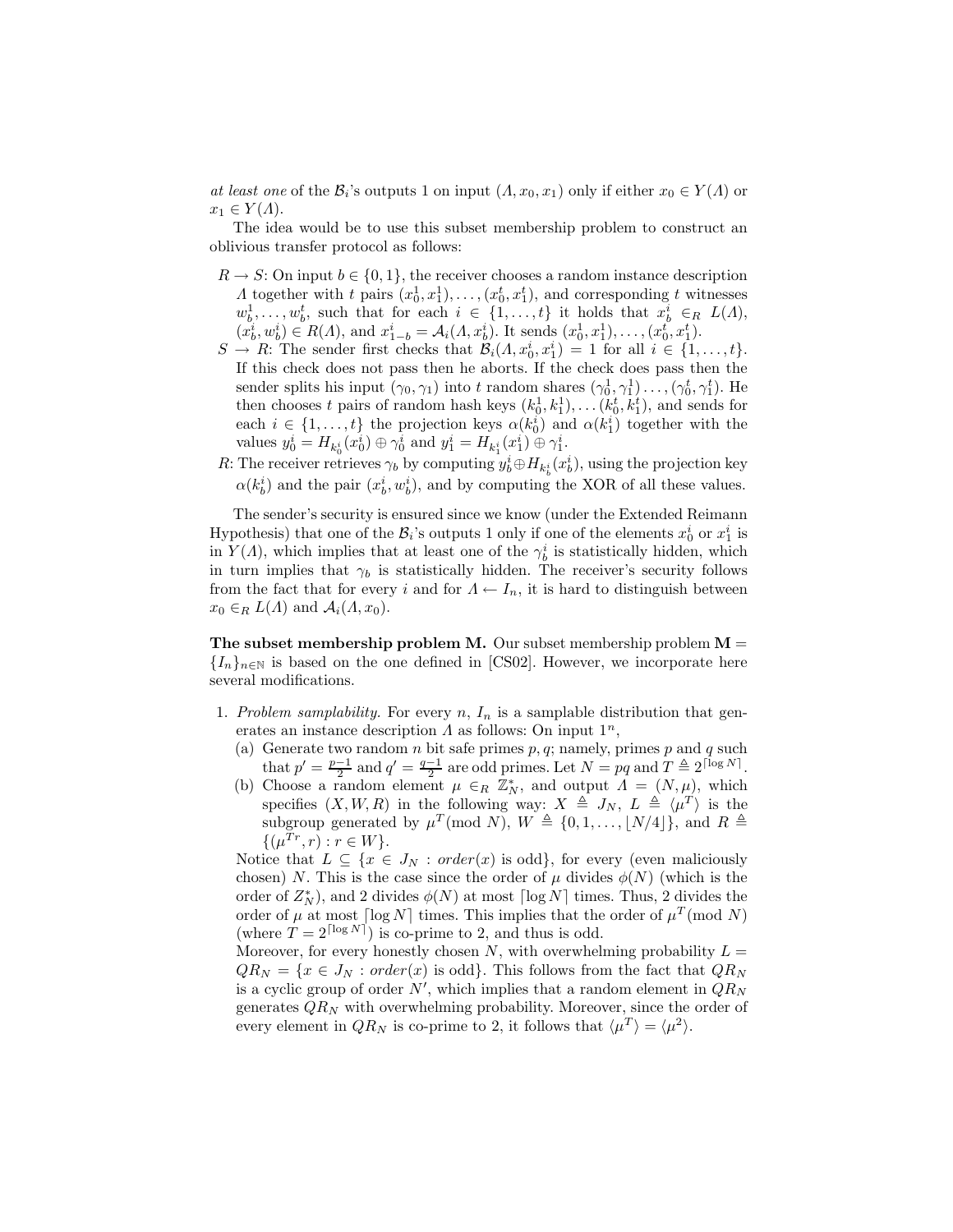For every  $\Lambda = (N, \mu)$ , let  $Y(\Lambda) = J_N \backslash QR_N$ . Then for every (even maliciously chosen) *Λ*, it holds that  $Y(\Lambda) \subseteq \{x \in J_N : order(x) \text{ is even}\}.$ 

- 2. Member samplability: On input  $\Lambda = (N, \mu)$ , choose a random  $r \in W$ , and output  $\mu^{Tr}(\text{mod } N)$  together with its corresponding witness r.
- 3. Non-member samplability  $A_i$ : On input  $\Lambda = (N, \mu)$  and  $x \in X(\Lambda)$ , if  $i \in J_N$ then  $A_i(\Lambda, x)$  outputs the element  $i \cdot x \pmod{N}$ . If  $i \notin J_N$  then  $A_i(\Lambda, x)$ outputs  $x.^{16}$
- 4. *Y Verifiability*  $\mathcal{B}_i$ : On input  $(A, x_0, x_1)$ , if  $i \in J_N$ , then  $\mathcal{B}_i(A, x_0, x_1)$  outputs 1 when both  $x_0, x_1 \in J_N$  and  $x_b/x_{b-1} = i \pmod{N}$  for some  $b \in \{0, 1\}$ . If  $i \notin J_N$  then  $\mathcal{B}_i(\Lambda, x_0, x_1)$  always outputs 1.

We would like to prove that  $M$  is a Y-verifiably samplable hard subset membership problem. The hardness of  **follows from the fact that with overwhelming** probability over  $\Lambda = (N, \mu) \leftarrow I_n$ , it holds that  $L(\Lambda) = QR_N$ . In order to prove that  $M$  is Y-verifiably samplable, we need to prove that  $M$  satisfies the following three properties: member samplablility, non-member samplability, and Y-verifiability. It is easy to see that the member samplability property holds. In order to see that the non-member samplability property holds it suffices to notice that under the Quadratic Residuosity Assumption, for every large enough n, for  $\Lambda = (N, \mu) \leftarrow I_n$ , and for every  $i = 1, \ldots, \log^3 N$ , it is hard to distinguish between  $x \in_R L(\Lambda)$  and  $x' = \mathcal{A}_i(\Lambda, x)$ . In order to show that the Y-verifiability property holds, it suffices to show that the Y -verifiability property holds for a single i. This we show under the Extended Riemann Hypothesis, using the following well known result from algebraic number theory.

Lemma 1 ([BS96], 8.5.9). Assume the Extended Riemann Hypothesis. Let H be a non-trivial subgroup of  $Z_N^*$  of index d, and let C be a coset of H. Then the least prime whose residue belongs to C is  $O(d^2 \log^2 N)$ .

Assume the Extended Riemann Hypothesis. We first use Lemma 1 to prove that for every (maliciously chosen) N one of the elements in  $\{1, ..., \log^3 N\} \cap J_N$  is also an element in  $J_N \setminus QR_N$ .<sup>17</sup>

Consider any  $N = p_1^{a_1} ... p_k^{a_k}$ . Let G be the subgroup of  $Z_N^*$  consisting of all elements which are squares modulo  $p_1$ . Let  $H \triangleq J_N \cap G$ . Notice that both G and  $J_N$  are subgroups of  $Z_N^*$  of index 2, and that H is a subgroup of  $Z_N^*$  of index 4. Now let g be any element in  $J_N$  which is not a square modulo  $p_1$  (i.e.,  $g \in J_N \setminus G$ , and let  $C = gH$  be a coset of H. According to Lemma 1, the Extended Riemann Hypothesis implies that one of the elements in  $\{1, 2, \ldots, x\}$ , where  $x = O(d^2 \log^2 N) < \log^3 N$ , must be an element in C. Notice that all elements in C are non-squares modulo  $p_1$ , which implies that  $C \subseteq J_N \setminus QR_N$ . Thus, we conclude that one of the elements in  $\{1, 2, \ldots, x\} \subset \{1, 2, \ldots, \log^3 N\}$ is in  $J_N \setminus QR_N$ .

<sup>&</sup>lt;sup>16</sup> For  $i \notin J_N$ , x can be distinguished from  $i \cdot x$ , since it is easy to check whether an element in  $\mathbb{Z}_N^*$  has Jacobi symbol 1. Thus, in this case we simply let  $\mathcal{A}_i(\Lambda, x)$  output x, to make sure that it is hard to distinguish x from  $A_i(A, x)$ .

 $17$  In what follows we use our assumption that N is not a power of a single prime (if N is a power of a single prime then  $J_N \setminus QR_N = \emptyset$ .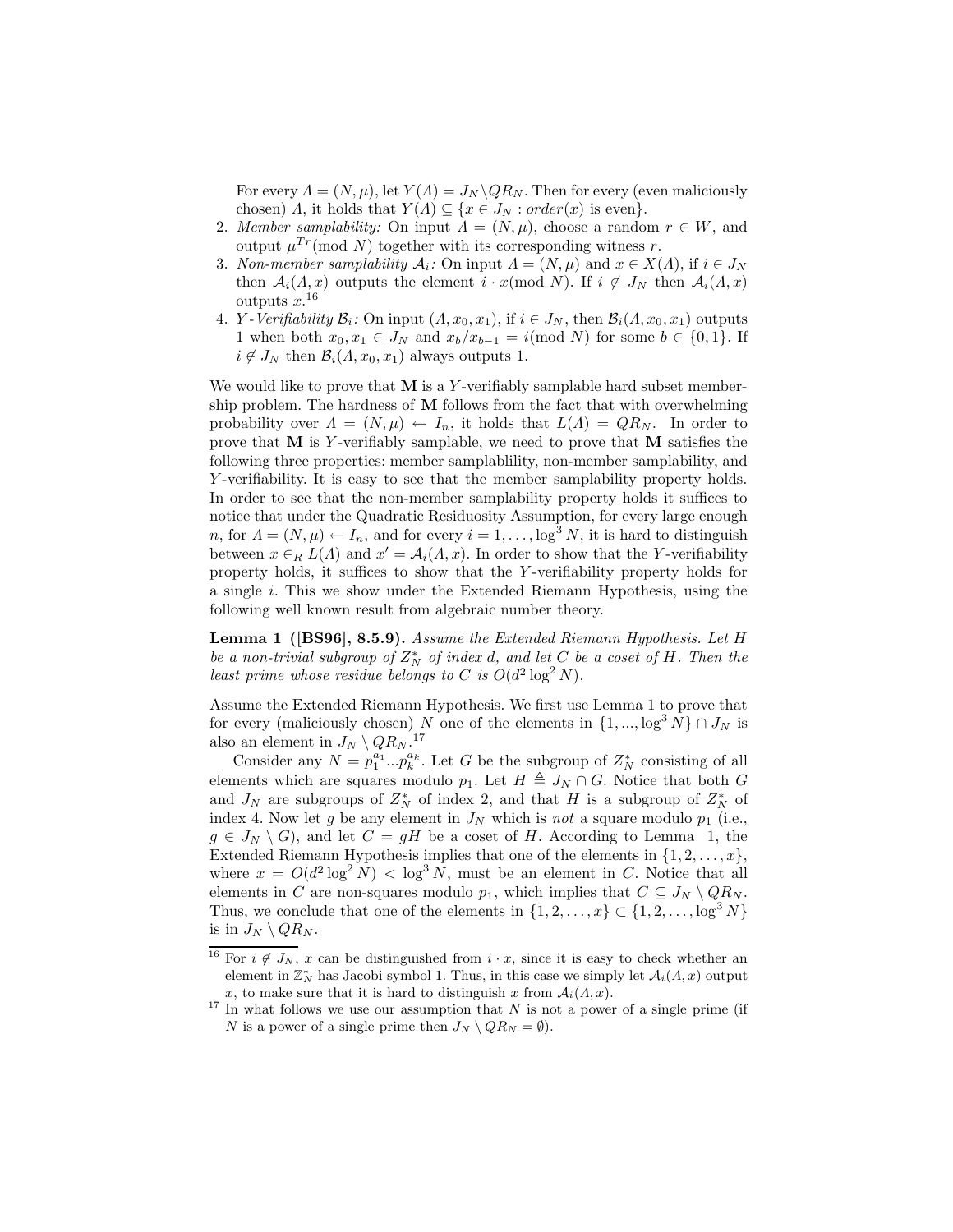Fix any (even maliciously chosen)  $\Lambda = (N, \mu)$ , and let  $i \in \{1, ..., \log^3 N\} \cap J_N$ be an element in  $J_N \setminus QR_N$ . It is easy to see that for every  $x_0, x_1$ , if both are not in  $Y(A) = J_N \setminus QR_N$  then  $\mathcal{B}_i(A, x_0, x_1)$  outputs 0. Moreover, for any  $x_0, x_1$ , such that  $x_b \in L(\Lambda)$  and  $x_{1-b} \in A_i(\Lambda, x_b)$  (for some b), it holds that  $x_{1-b} = i \cdot x_b$ and  $x_0, x_1 \in J_N$  (since  $i \in J_N$ ), and thus  $\mathcal{B}_i(\Lambda, x_0, x_1)$  outputs 1.

 $(\frac{1}{2}, Y)$ -universal projective hash family for M. Consider the projective hash family  $(\mathcal{H}, K, S, \alpha, G)$ , defined as follows. For every  $\Lambda = (N, \mu) \in \mathbf{M}$ :

- Let  $K(\Lambda) = \{0, 1, \ldots, \lfloor \frac{N}{2} \rfloor\}$  and let  $K = \bigcup_{\Lambda \in \mathbf{M}_i} K(\Lambda)$ .
- Let  $G(\Lambda) = J_N$  and let  $G = \bigcup_{\Lambda \in \mathbf{M}_i} G(\Lambda)$ .
- For every  $k \in K(\Lambda)$ , let  $H_k(x) = x^k \pmod{N}$ .
- For every  $k \in K(\Lambda)$ , let  $\alpha(k) = \mu^{Tk} \pmod{N}$ , where  $T \triangleq 2^{\lceil \log N \rceil}$ .

*Claim.* The hash family  $(\mathcal{H}, K, S, \alpha, G)$  is an efficient  $(\frac{1}{2}, Y)$ -universal projective hash family for M.

Proof. It is straightforward to verify that all efficiency requirements hold. As for the projection requirement, it follows easily from the fact for every  $k \in K(\Lambda)$ , and for every  $x \in L(\Lambda)$ :

$$
H_k(x) = x^k \pmod{N} = (\mu^{Tr})^k \pmod{N} = (\mu^{Tk})^r \pmod{N} = \alpha(k)^r \pmod{N}
$$

We next prove that this projective hash family is  $(\frac{1}{2}, Y)$ -universal. Fix any (even maliciously chosen)  $\Lambda = (N, \mu)$ , and fix any  $x \in Y(\Lambda) = J_N \setminus QR_N$ . As was previously mentioned, x is of even order. Let  $Z \triangleq \phi(N)/GCD(\phi(N), T)$ . Note that Z is an odd number, and that  $\mu^{TZ} = 1 \pmod{N}$ . Also note that for every s there are (at least) two distinct elements  $k, k + Z \in K(\Lambda)$  such that  $s = \alpha(k) = \alpha(k+Z)$ . Thus, in order to prove that the  $(\frac{1}{2}, Y)$ -universal property  $\omega = \alpha(w) = \alpha(w + 2)$ . Thus, in order to prove that the  $\binom{2}{2}$ ,  $\ell$ -differently property holds, it remains to prove that  $x^2 \neq 1 \pmod{N}$ , which follows immediately from the fact that  $x$  is of even order.

Acknowledgements. First and foremost I would like to thank Alon Rosen. Although he refused to be a co-author of this paper, Alon's comments, suggestions and involvement played an essential part in the creation of this work. I would like to thank Ronald Cramer for pointing out and explaining the notion of smooth projective hashing. I would like to thank Shien Jin Ong for pointing out a crucial mistake that I had in the initial stage of this work. I would like to thank Eric Bach for pointing out Lemma 1. Finally, I would like to thank Shai Halevi and Shafi Goldwasser for their great comments and simplifying suggestions.

#### References

- [AIR01] William Aiello, Yuval Ishai, Omer Reingold. Priced Oblivious Transfer: How to Sell Digital Goods. In EUROCRYPT 2001, pages 119-135, 2001.
- [BS96] E.Bach and J. Shallit. Algorithmic Number Theory, Vol. 1: Efficient Algorithms. MIT Press, 1996.